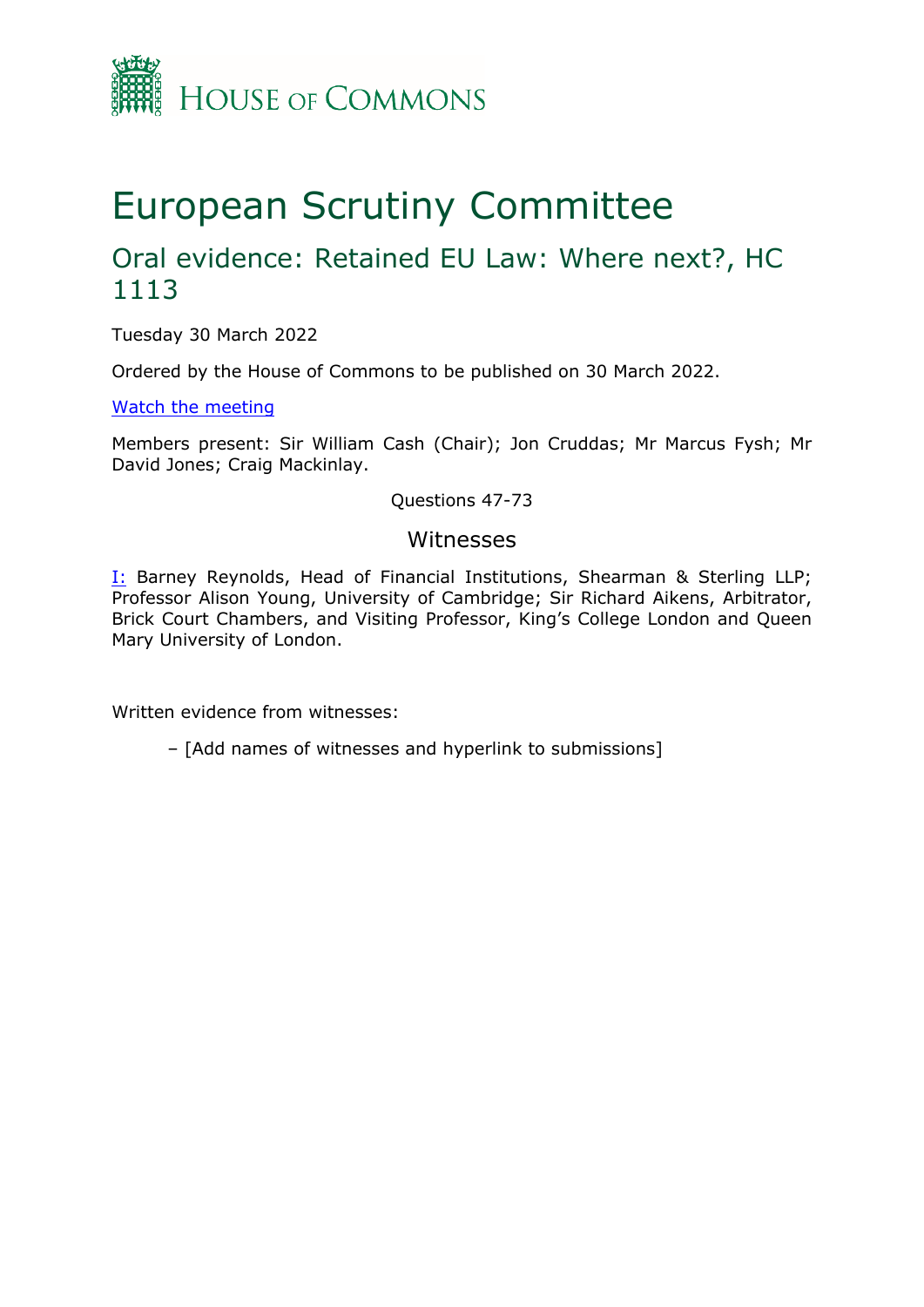

## <span id="page-1-0"></span>Examination of witnesses

Witnesses: Barney Reynolds, Professor Alison Young and Sir Richard Aikens.

Q47 **Chair:** Good afternoon. It is very nice to see you. I hope we have a good session; I am sure we will. Sir Richard Aikens, Professor Alison Young and Barney Reynolds, I would be grateful if you could introduce yourselves. I will make a very short introductory statement and then we will get into the session proper.

On behalf of the Committee, I would like to welcome you all and thank you for appearing to give evidence today. This is the third session of our inquiry into the future of retained EU law. To date, we have covered the fundamentals of retained EU law, what it is, how it differs from traditional domestic law and how it is given effect. We have also looked at issues relating to the Government's reviews and how appropriate scrutiny of any changes to the current system can be ensured.

Today's session will look at the supremacy of retained EU law, how retained EU law is interpreted by the courts and when the courts can depart from EU retained law. These issues are important in themselves, but of all of them the most important is the doctrine of supremacy. We have heard various arguments concerning why it should be changed and ideas for how this could be achieved, taking in the entire statute book or specific sectors or areas of the economy. The way retained EU case law is dealt with now and in the future is therefore of very considerable interest not only to us but to the country as a whole.

The issue of whether UK courts should be bound by pre-Brexit European Court judgments cuts to the heart of the questions regarding what our legal system should look like and how it should function now that the UK is once again a sovereign lawmaker. A series of pre-eminent judgments, including of course Miller, made that abundantly clear only fairly recently.

Before we start, and for those watching at home, we would be grateful if you would be kind enough to introduce yourselves. Perhaps we could start with Professor Young, and then I will move on to Sir Richard and Barney Reynolds.

*Professor Young:* Thank you, Sir William. I am Alison Young. I am the Sir David Williams professor of public law at the University of Cambridge, and I am also a fellow of Robinson College.

*Sir Richard Aikens:* I am Sir Richard Aikens. I am a former member of the Court of Appeal of England and Wales. I now practise as an international arbitrator. I am also a visiting professor at King's College London and Queen Mary University of London. Currently, I am one of the editors of "Dicey, Morris & Collins on the Conflict of Laws", so I am directly involved with some of the issues we are going to debate today

**Barney Reynolds:** I am Barney Reynolds. I am a practising lawyer in the City. I am a partner at the law firm Shearman & Sterling and global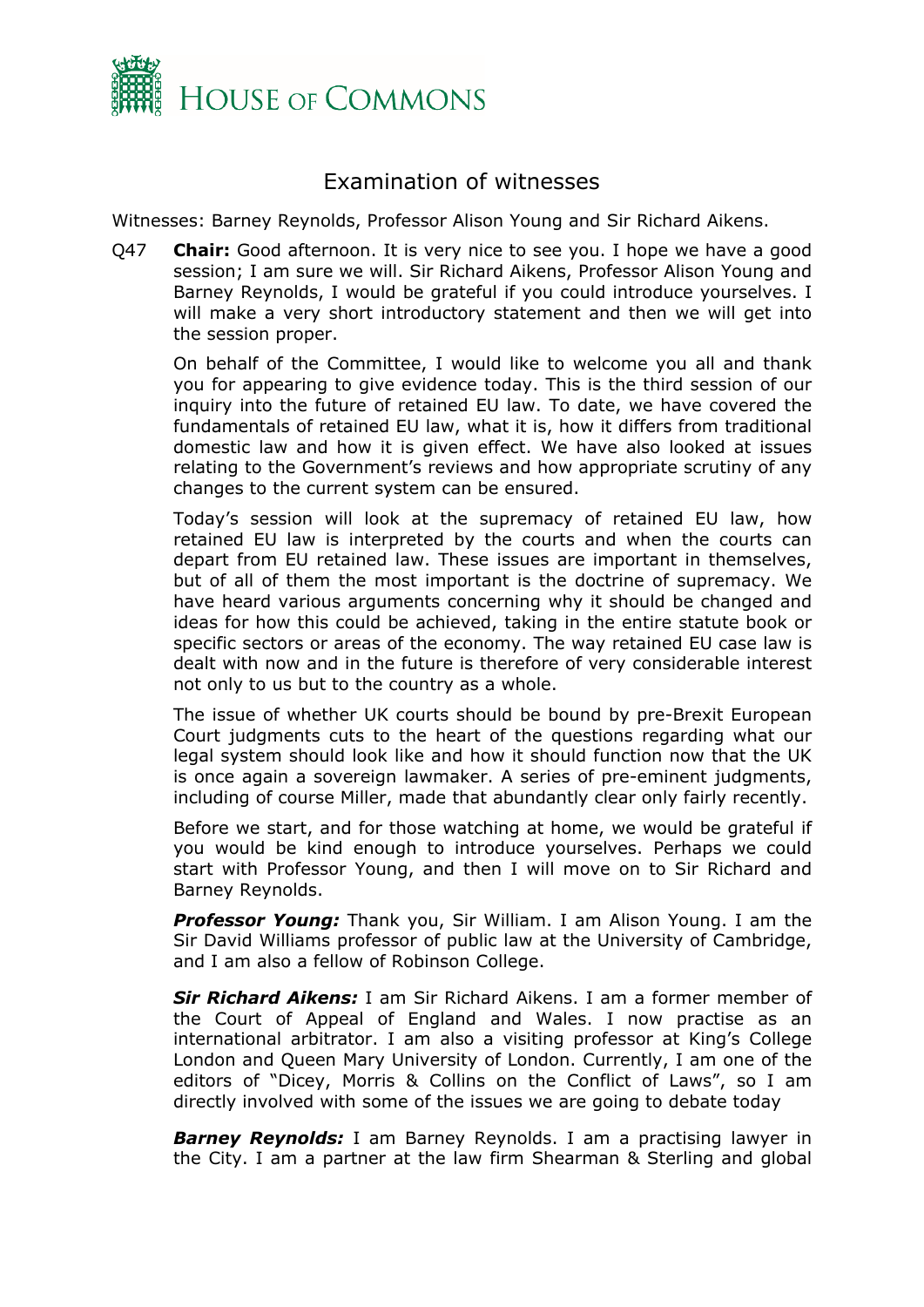

head of financial institutions there, which is about half the business of the firm.

Q48 **Chair:** I will ask the first question, which is to Sir Richard and Barney Reynolds particularly. In its "The benefits of Brexit" paper, the Government say they are looking at how to remove the continued effect of the supremacy of EU law over domestic law, which is the outcome of the legislation that was passed under the withdrawal agreement Act, which was made before the end of the transition period. What is the most effective way to achieve this in terms of legal certainty? Do you have any other comments that you would like to make about the current state of play in relation to the principles of sovereignty as part of the British constitutional arrangements?

Miller looked at this, but there are a number of other cases that have been well researched over the last 20 years. I can think of Macarthys *v.* Smith and I can think of various other cases where Lord Reed has made judgments. In other words, it is a long-standing question. There has been some thinking that existed up to section 38 of the withdrawal agreement Act, which has perhaps been underestimated in its effect because of the use of the word "notwithstanding" in reference, in sections 38(2)(a) and (2)(b), to the issue, for example, of directly applicable or directly effective EU legislation.

It would be helpful to get your assessment on that. If I may, I will start with Sir Richard Aikens. What is your concept of sovereignty, given, for example, the statements that we see in chapter 12 of Bingham's "The Rule of Law"? Those are now well known to a lot of people but perhaps not to this audience. Could you just give me your assessment of where you think sovereignty lies?

*Sir Richard Aikens:* The concept of parliamentary sovereignty has not changed. The Dicey principle, if I can call it that, in his renowned work on the constitution, remains the law. Personally, I do not think there was any need for section 38 at all. It simply states what the law was and is. Parliament can do what it likes, so long as it follows the correct procedures in passing Acts. It can pass an Act to say the world is flat, if it wants to.

I do not see any problem, therefore, in Parliament passing an Act, if it wished to do so, legislating on the question of supremacy of EU law, as it was. The problem will be that, as things are at the moment, there is no doubt that the courts of this country have to pay attention and have to follow, except in very limited circumstances, existing EU law, as it was before the end of the transition period, in respect of matters that are retained EU law. That is a rather more specialist topic, which we will probably want to come on to later.

**Professor Young:** I agree that the Diceyan principle of parliamentary sovereignty was and remains a long-standing principle of the UK constitution. I thank you, Chair, for referring to the Miller case. Both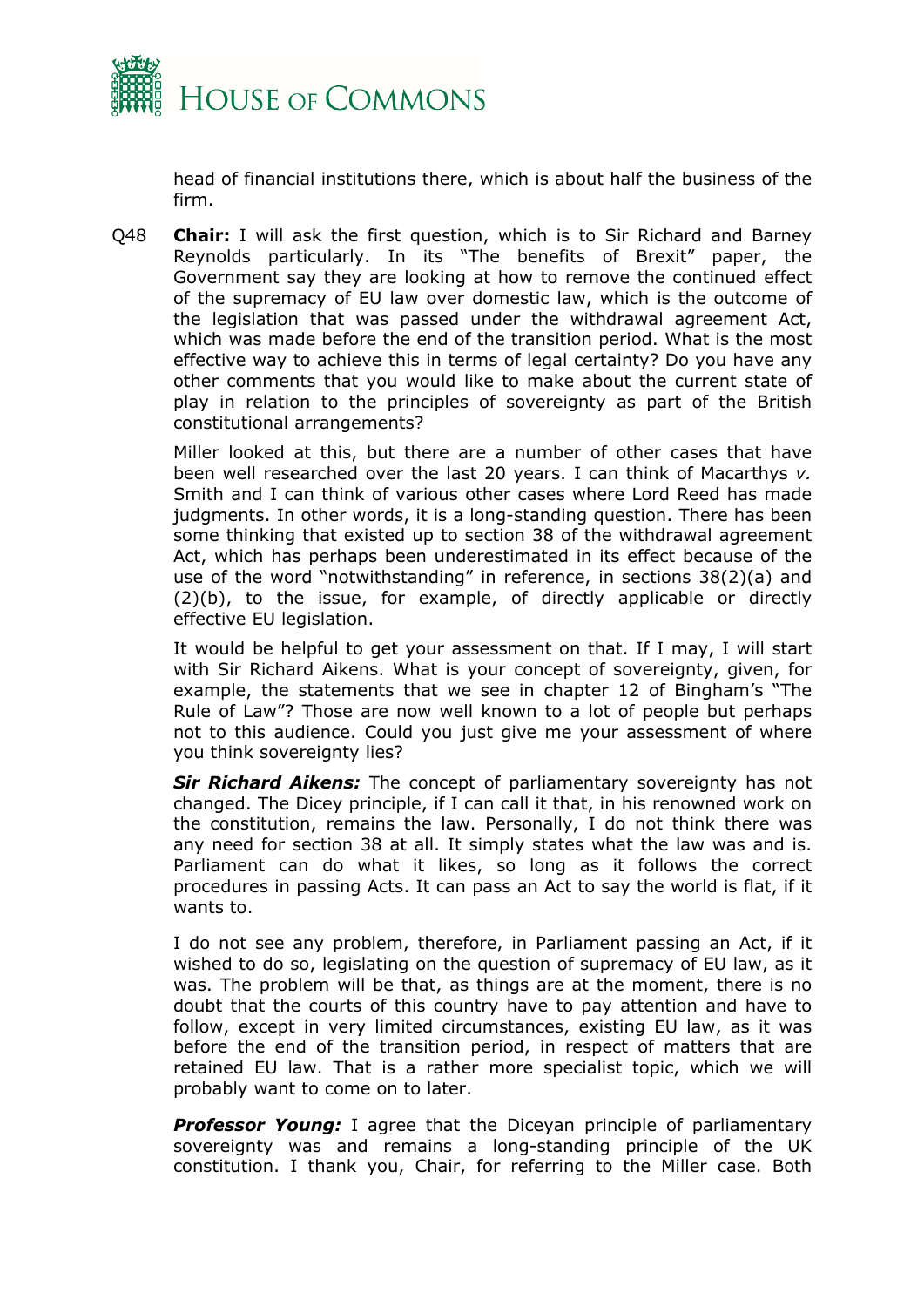

Miller cases reinforced the concept of parliamentary sovereignty as a principle of the UK constitution.

In terms of section 38 of the European Union (Withdrawal Agreement) Act 2020, I agree that the purpose of that in a sense is to continue to recognise that we have the principle of parliamentary sovereignty in the UK constitution. That is what the wording of section 38(1) specifically says and recognises. In a sense, you could say, "It is not changing the law, so why it is there?" Part of why it is there is to reinforce the constitutional importance and significance of parliamentary sovereignty. Then you have the specific explanations in section 38(2) and section 38(3), which make it clear that the provisions of the European Union (Withdrawal Agreement) Act 2020, so section 38(2), refers to specifically 7A, 7B and 7C of the 2018 Act. Apologies for all the references to legislation there. I am sure you will follow me perfectly.

**Chair:** Precision and clarity are important.

*Professor Young:* Thank you. 7A, 7B and 7C are provisions of the European Union (Withdrawal) Act 2018. These refer to those aspects of the withdrawal agreement that still have force after IP completion day. This makes it clear that parliamentary sovereignty exists notwithstanding this. Parliament has decided the legal effect these provisions have after IP completion day, reinforcing the sovereignty of Parliament. Section 38(3) refers more generally to the fact that nothing in the 2020 Act derogates from the sovereignty of the Parliament of the United Kingdom.

In my reading of this section, it is to reinforce the fact that it is the UK Parliament that determines how retained EU law and how the provisions of the withdrawal agreement and, if you go further down, the future relations agreement, have an effect in domestic law.

Q49 **Chair:** I was going to perhaps put a slight gloss on that, if I may. At any rate, I would like to invite you to think about this. If you look at the judgments from Lardner-Burke right the way through—we do not need to go into them all now, because it would confuse people—there are so many judgments that have reinforced the points that both of you have made about the intrinsic principle of the sovereignty of the United Kingdom Parliament.

However, when you get to the question of whether or not there would be a change in something that has already been enacted, the use of the word "notwithstanding" has been identified several times, including by Denning and others, providing the words are express and clear. To avoid ambiguity or confusion and to ensure there is certainty in the manner in which the courts will make their interpretive judgment on a given situation, when you come to the question of the protocol, which is a very vexed question, or indeed parts of the withdrawal agreement, the capacity to override both of those is inherent in the word "notwithstanding", providing that it is express and clear, which it is.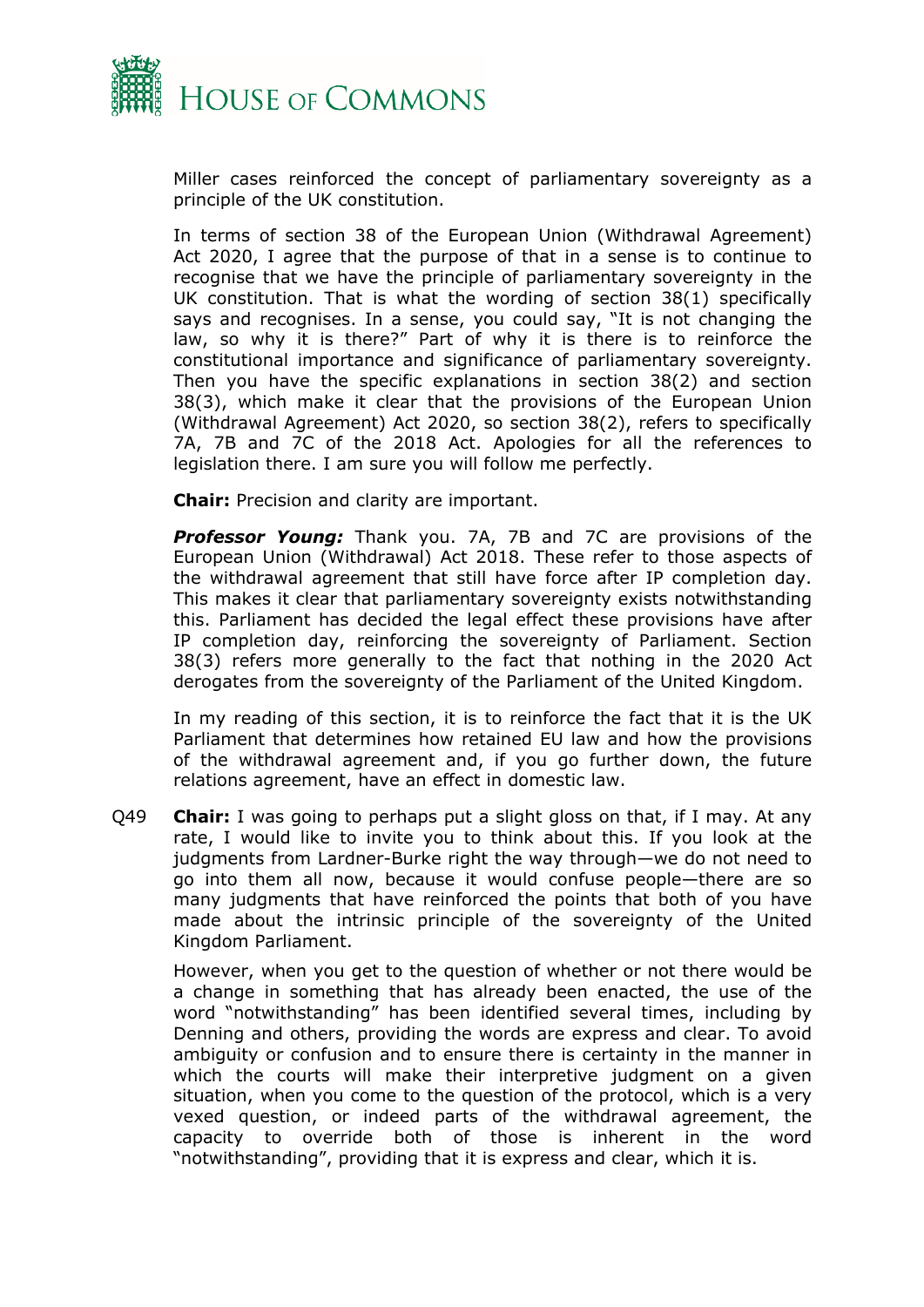

I just leave that, as it were, on the table. That is an issue that may yet come up in the lift. We do not know. I am going to move to Barney Reynolds, but I imagine you generally agree with what I just said.

*Professor Young:* In terms of this element of the section being there to reinforce that Parliament can enact in this way, you have to understand this in terms of, "What are the powers of the UK Parliament in terms of UK law?" What we are discussing at the moment is the powers of the UK Parliament in terms of UK law. The UK has also entered into international treaties with the European Union. They are governed by international law. This is a provision referring to the provisions of the UK Parliament from the perspective of UK law.

Q50 **Chair:** Understood, yes. Hoffmann and many other pre-eminent judges have made this clear. The herring case some decades ago made it clear that it was a matter for the UK Parliament, if it wished to do so, to deal with international treaties as well. There is also that factor to take into account.

**Professor Young:** Yes, absolutely. Another aspect of the sovereignty of Parliament is clearly that it is for Parliament to decide how it is going to integrate international law into domestic law.

Q51 **Chair:** Yes, absolutely. That is very helpful. Barney Reynolds, would you be kind enough to give your assessment of the position?

*Barney Reynolds:* Section 38 is significant. Although the courts, through numerous decisions, some of which you have mentioned and some of which are more general, accept parliamentary sovereignty, there have been some divergent views at the margins on the full extent of parliamentary sovereignty and some judicial decisions, interpretive decisions principally, which have started to cut into that.

The significance of section 38 is that, in the context of the withdrawal agreement, the use of "notwithstanding" makes it absolutely clear that there cannot be any undercutting of that principle. It is a restatement of something that lawyers would generally regard as obvious. It reinforces something that benefits from being reinforced.

Q52 **Chair:** Would one not also be slightly surprised and intrigued to note that Miller's case, which was thought to be an inhibition on the role of Government at that particular point in time and which came up with a majority view from a very substantial Supreme Court in terms of the numbers of persons who took part, plus some of the very high-profile members of that court who participated, produced an endorsement of parliamentary sovereignty that surprised a number of people?

**Barney Reynolds:** Yes, exactly. The issue is acute at this moment in time, because we are coming out of a joint venture arrangement, if you like. Whether it was worth being in or not, or whether we have ended up with rules we want or not, the method that was adopted in the arrangements within the EU is different from ours, in the sense that the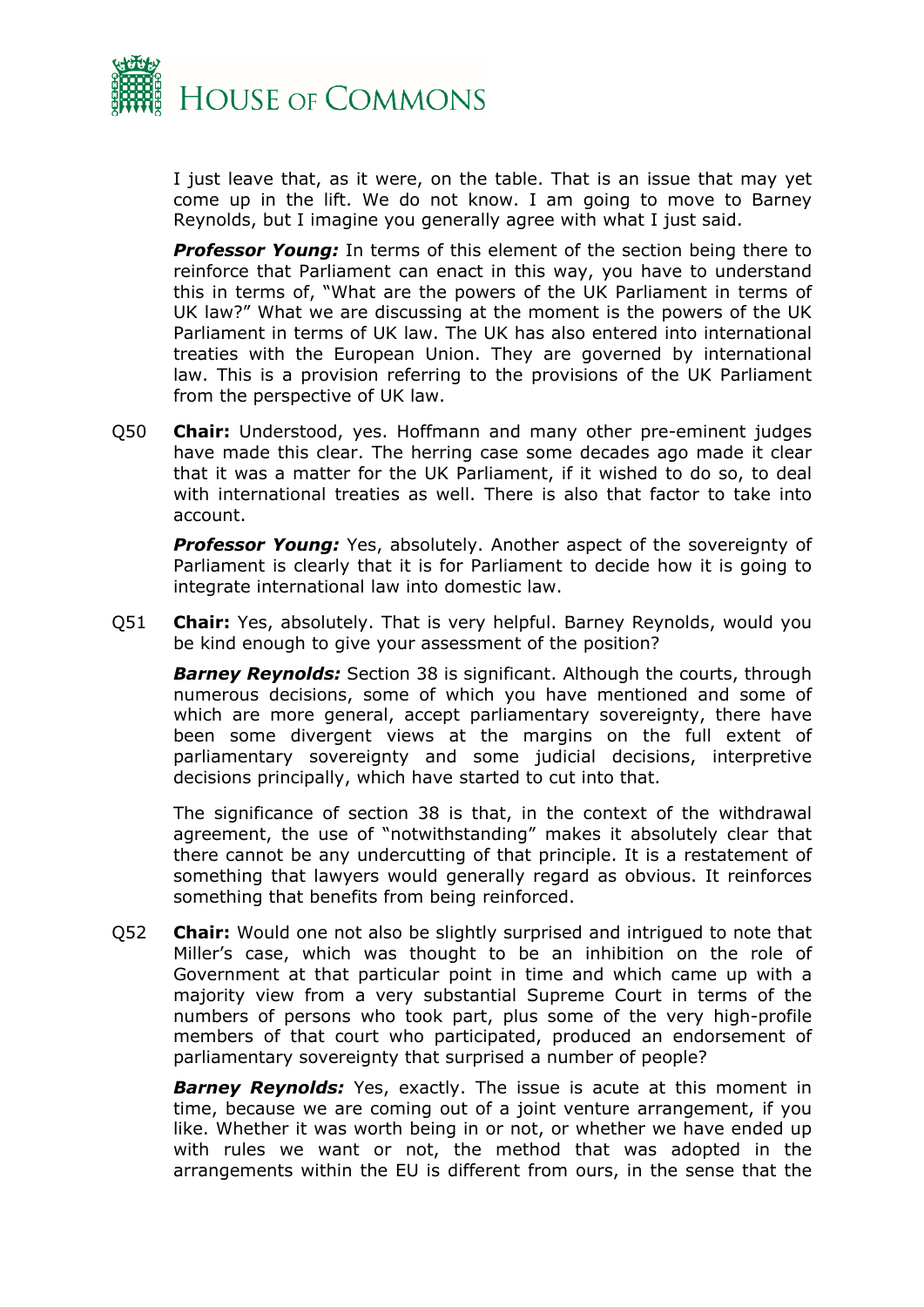

EU law method is based on the code-based civil law systems on the continent derived by the French and German codifications of the 19th century. With that—this is particularly acute and obvious in the context of the financial services industry but also more widely in services and anything that is abstract—you get less legal certainty. It is much more top-down in its method and it involves defining rights, obligations and so on rather than our method, which is derived more from remedies and practical situations as they arise with modifications through statute and by Parliament. That uncertainty is unattractive to businesses. They vote with their feet, as you can see in the financial markets and in certain other sectors. It is also particularly acute in data, which is now emerging as a major area of the economy.

We are coming out of this method, which is top-down. Montesquieu said it in "The Spirit of Law" in 1748, before the French codification of 1804: the judges are no more than a mouthpiece that pronounces the words of the law, adopting the thinking that was reflected in the code. In 1801, the principal draftsman of the code said that the Napoleonic code reflected a great achievement, in that it subjugated all rights and interests to the supreme rights and interests of the state. It is a very different way of looking at law.

In practice, as I say, it is less attractive. We have now imported this method into our system through the 2018 withdrawal Act. We have done it in a way that does not import it exactly, but it requires the law that we have imported to be interpreted using old EU principles as modified by our judges because of the uniqueness of the situation. On the face of it, we have ex-EU law being brought in through the withdrawal Act, but under section 14 we are preserving all sorts of vague and undefined things such as rights and obligations and so on, which our judges are going to have to interpret.

Within the EU code-based approach, the purposive method of interpretation, which is fundamentally different from ours—we are much more literalist in how our courts generally look at statutes—is one in which they can interpolate purposes behind ex-EU measures that are not apparent on the face of the documents. One sees this in practice all the time: officials say, "This is not the purpose."

We will be bringing that all in. We have brought it in. We have two systems. We have one operating with that method. The other, going forward, is going to be our common law system, which evolves from the bottom up in a more evolutionary manner. We also have the statutes on top, with clear provisions that are capable of being interpreted more literally, that Parliament makes. In my view, that is going to create a tension inherent in our legal system. Forgetting whether the policy of the inherited EU laws is desirable to bring in lock, stock and barrel, the tension that arises is this completely different methodology, which needs adjustment due to the fact that we no longer have the EU's purposes. Quite where we are going to end up on that, we cannot predict.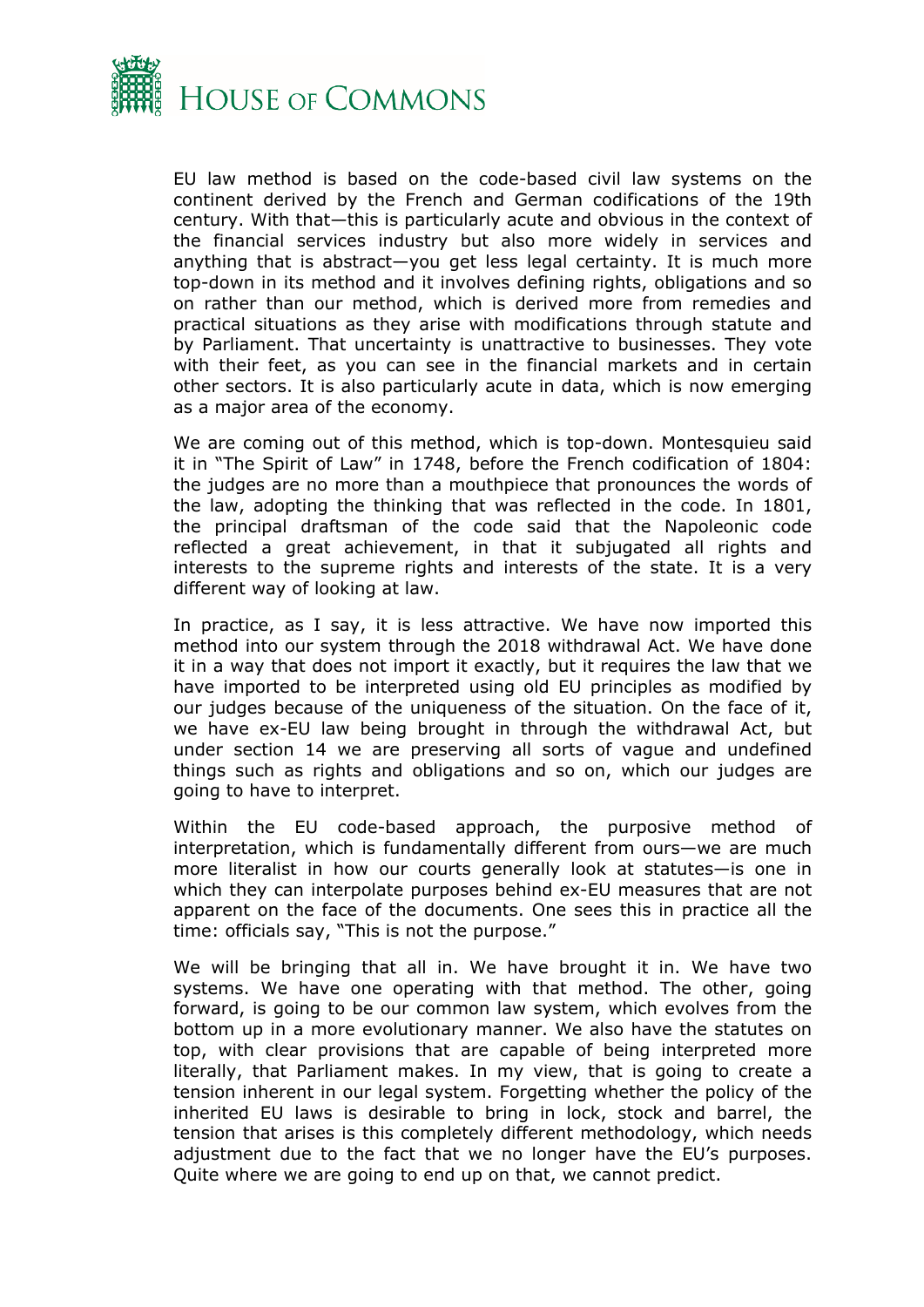

**Chair:** There is a vagueness about the manner in which the legislation has been devised, because of the purpose of EU law.

## *Barney Reynolds:* Yes.

Q53 **Chair:** Could I ask another question, therefore? You will then end up with, as it were, two public statute laws. You will have that which was governed by the principles of the supremacy of EU law, which you have just explained, with all the complications that generates, but you would also have another set of law, which was post-Brexit, done on what we would call more traditional methods, with the literal meaning and things of that kind being brought into effect regarding that law, as indeed was the case for the law that took effect with Royal Assent before the entry into the European Community. You have two contrasting types of public statute law, which itself would seem to be something of a remedy for uncertainty, because people would not know exactly which bit they fitted into.

The other point I would just like to advance would be the question of the extent to which the making of these laws happens without Hansard, in the Council of Ministers, behind closed doors, by majority vote, for all sorts of different reasons to do with horse-dealing and the rest of it. I have been on this Committee now for 35 years. I have taken part in a lot of proceedings as a result in the EU and over here. It is chalk and cheese. We have Hansard. We know exactly what is said in the House of Commons on a given day. These proceedings here are going to be published so people can look at this themselves.

In the EU, there is no such thing in the same way. There is no Hansard. When the legislation is going through, you have a situation where judges, according to the EU prescriptive system of interpretation, have regard to travaux préparatoires. They can therefore, in theory, look at the manner in which the legislation was passed. I remember discussing this with Lord Scarman many years ago. I lived near him in Shropshire. We had a fascinating conversation about it. The trouble is that in the EU, in the Council of Ministers, it is all done behind closed doors without even so much as a transcript.

There are differences in the manner in which the law is made that go to the heart of the relationship between sovereignty and democracy. Our sovereignty is based on an assumption that the decisions are taken in our Parliament by people who are elected to pass the laws. I just mention that, because it seems to be something that is relevant to be taken into account in deciding what is certain or uncertain.

*Barney Reynolds:* I agree. There is a democratic point in relation to the inherited EU law. There is a policy point, which is that it was made for 28 rather than 21 at the end of the time we were in, and then there is then a methodological point, which is that the very methods are inferior and also somewhat alien to our system. Our system finds them difficult to grapple with. We have a system that works exceedingly well. People want our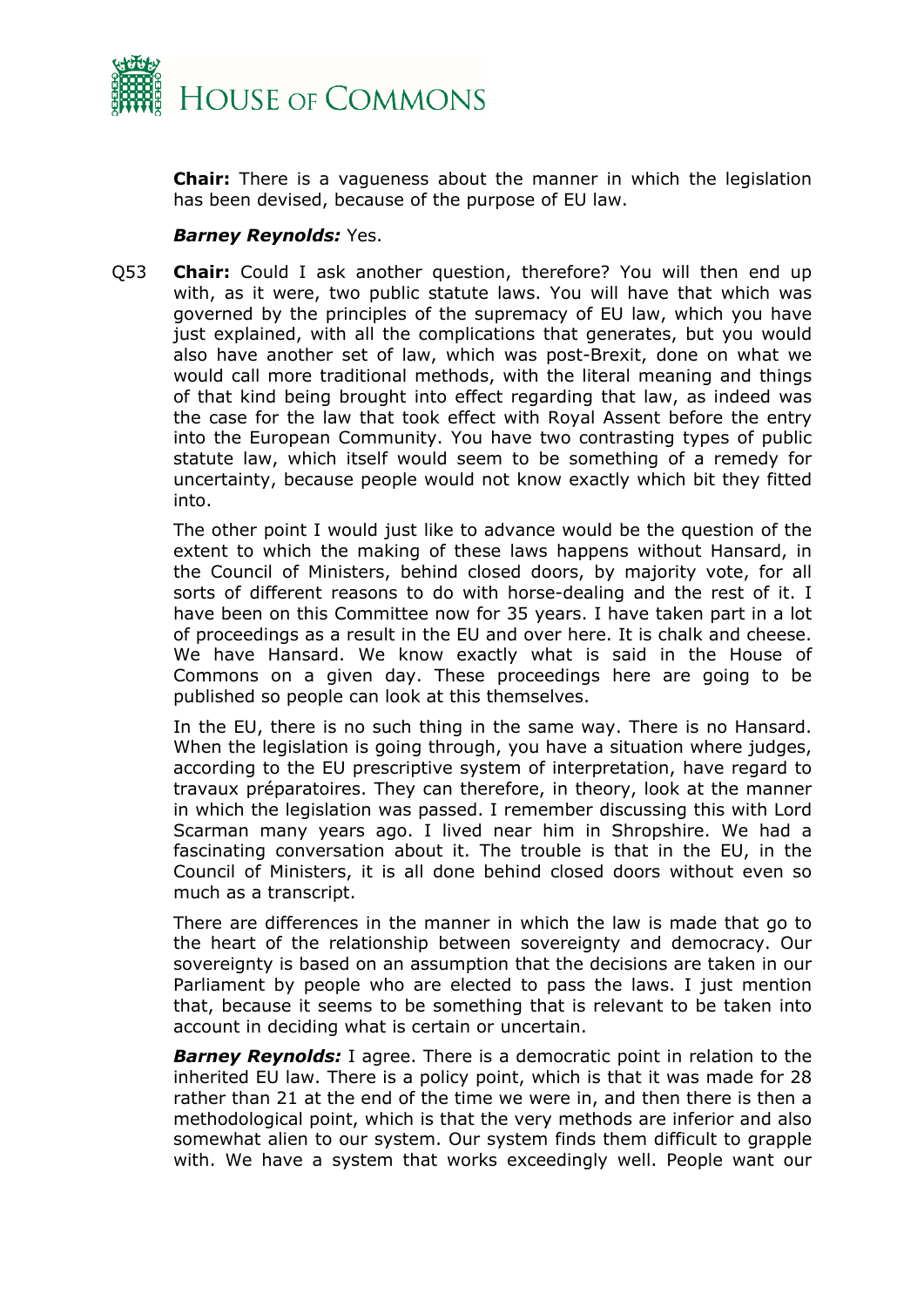

system. They are seeking it out in the Gulf and in other parts of the world. It seems to me that we should have a review—

Q54 **Chair:** Do you have a practice there?

*Barney Reynolds:* I do. I led a team setting up Abu Dhabi Global Market and drafting the laws and regulations for that system, based on ours and the common law. They sought that out. The same is going on in Saudi Arabia with Neom. People want this. We know how to operate it. We know that businesses flow towards that. Economic research in the US has shown that it leads to greater economic growth and it is better for the financial markets. This is research from people like La Porta. From 1989 onwards there has been extensive research on that. It seems to me that we need to look it again, and we should do it sector by sector. We should get rid of the old methods and move to the new.

Q55 **Chair:** The Government should be taking all of this into account. The Government have apparently stated that they want to remove the continued effect of the supremacy of EU law over domestic law.

## *Barney Reynolds:* Yes.

Q56 **Mr Jones:** Mr Reynolds has anticipated to a large extent what my question is, but perhaps Professor Young could comment. How does the interpretation of retained EU law differ from the interpretation of UK domestic law?

*Professor Young:* If you look at the 2018 Act, section 6 sets out the extent to which there are differences between the way in which we interpret UK law and how we interpret retained EU law. That section specifically draws attention to the fact that retained EU law is to be interpreted in line with retained EU case law and also draws attention to the fact that it should be interpreted in line with the retained general principles of EU law.

This was then built on by Lord Justice Green in a case called Lipton *v.* BA City Flyer, in which he was interpreting direct EU law and pointed out some of the points we have already made. EU law is drafted in a slightly different way. This was with regard to direct EU legislation. It was about the aspect of retained EU law that was directly made by EU institutions and then became part of domestic law here. Again, there is reference to the fact that a purposive construction had to be applied, including in this instance the background of international law, because this particular piece of EU law was legislated against the backdrop of an international framework. This is the approach.

To the extent that this differs when we look at interpreting UK legislation, there is recent case law from the UK Supreme Court that makes it clear that when we interpret legislation we tend to look first at the wording and we do so against a backdrop of its purpose and context. There is still the element of thinking about purpose and context, but the UK legislation tends to focus more on specific wording. As the Chair pointed out, this is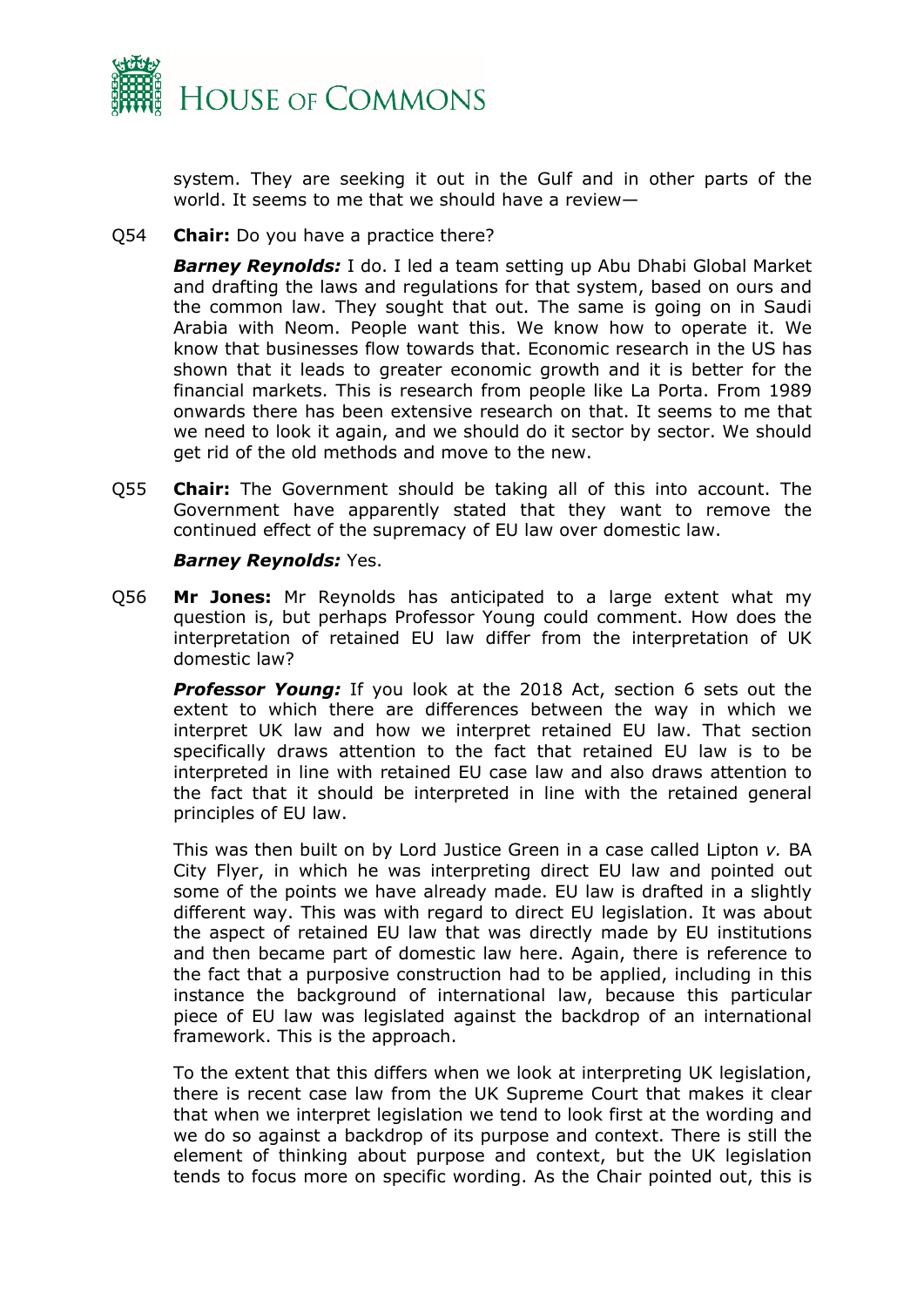

because EU law is enacted differently from UK law in terms of the wording.

When we are thinking about retained EU law, we have to be careful of the fact that there are different types of retained EU law. So far we have been discussing the particular type of retained EU law where there was a piece of legislation made in the EU that, when we were a member of the European Union, was directly applicable in UK law and became part of UK law. There are also other types of retained EU law. This is the EU law that we have then incorporated through our own domestic measures. There are some pieces of retained EU law where we have UK statutes that have implemented the EU law and other elements of retained EU law where we have UK secondary legislation. For example, the Equality Act is a piece of primary legislation that to some extent incorporates aspects of retained EU law. The working time regulations is secondary legislation that is incorporating an EU directive.

There you have UK-worded legislation, but you will still interpret it against the backdrop of the general principles of EU law and case law. There would not necessarily be the same need for a teleological or purposive approach, because you have the clearer wording of primary legislation. This purposive aspect is more specific to the particular type of retained EU law that is the direct EU legislation that was enacted by the EU. In some sense the difference might not necessarily be as great, because it will depend on the particular type of retained EU law that the courts are interpreting but, yes, there is always going to be the backdrop of retained EU case law and general principles, because that is the instruction set out in the 2018 Act.

*Sir Richard Aikens:* I am doubtful, personally, about whether there will be such a marked or clear distinction between interpretive methods used by judges in UK courts. I say that because, ultimately, the judges are trained in the common law system. Of course, there are judges, particularly judges such as Lord Justice Green, who have spent their working life as barristers working with EU law. They are very used to that system, and they will be very used to the interpretive methods of the CJEU. Fundamentally, we all grow up in the common law system. Our first thought, when it comes to interpretation, will be to think of it as English, Scots or Northern Irish lawyers. Although the Scots system is different to an extent, when it comes to interpretation there is no difference.

I am not convinced that there will be a vastly different method of interpretation. Yes, Lord Justice Green said in the Lipton case, "You have to look at the purpose," and so on and so forth, but if you think about the way that judges in the UK look at statutes now, yes, the words are supreme, but they have to be looked at in the context of purpose and they have to be looked at given the background of the Act as a whole. In certain circumstances, you can look at what is said in *Hansard*. If you are looking at a domestic UK law that is based on an international treaty, for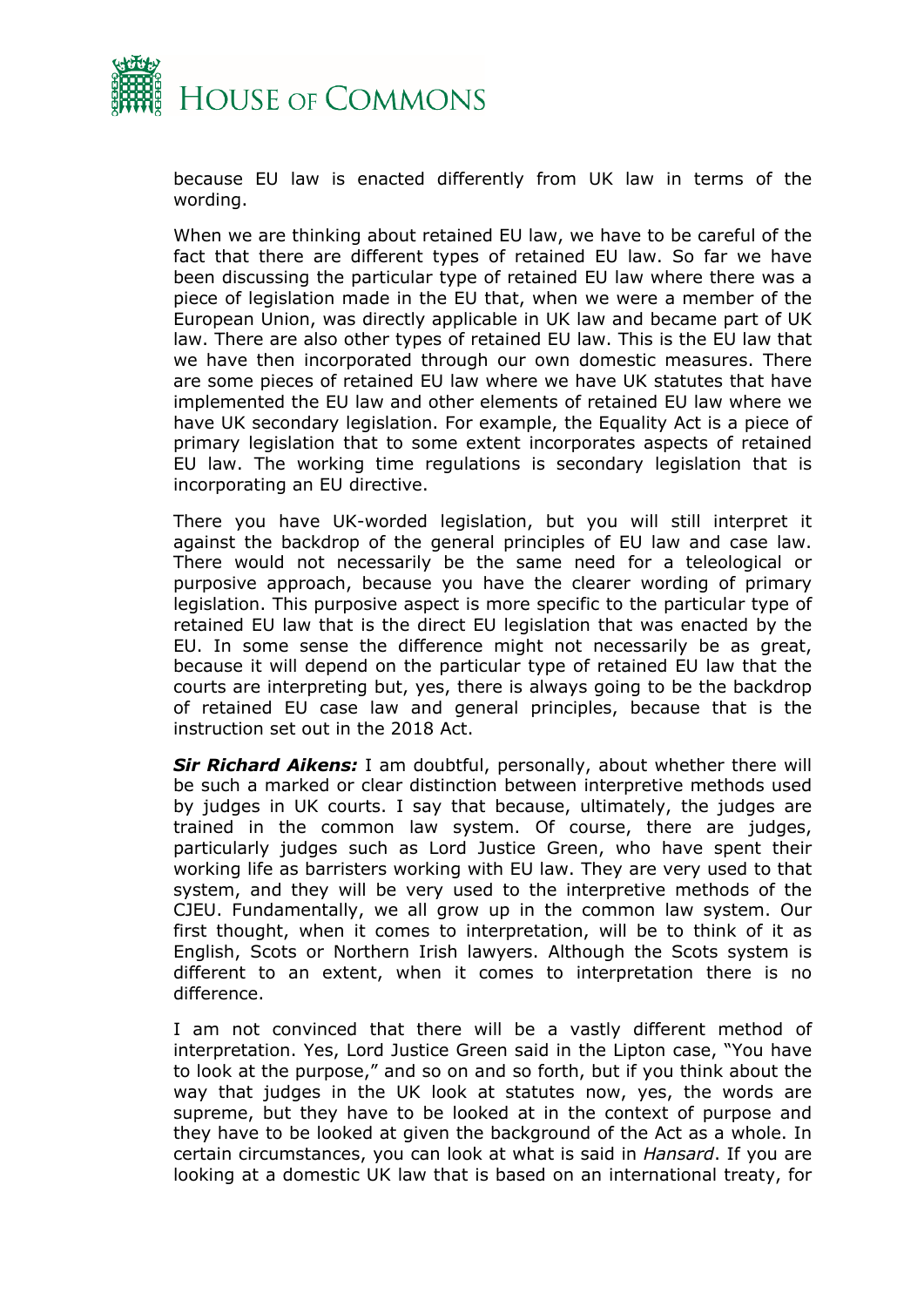

example, you are in certain circumstances entitled to look at the travaux préparatoires. There are limits to that. As one judge put it—I think it was Lord Steyn—you can only do so if you are going to get a bullseye as to interpretation. If there is no bullseye, there is no use, but you can do so.

Although I agree, in theory at least, there may be differences, I am not convinced in practice that there will be quite such a clear-cut line between them. That is not to say you do not need to be careful. It may be a topic that we are going to come on to. If there is an overstepping of the line on interpretation, which is not necessarily for the decision in hand, it could have an effect on the way English courts or UK courts generally look at a particular aspect of retained EU law, because of our own system of precedent. This particular danger was highlighted by Lady Justice Rose, as she then was, now Lady Rose in the Supreme Court, in the TuneIn *v.* Warner Music case. That is a slightly different topic.

Q57 **Mr Jones:** The Government have suggested that it should be explicit that retained EU law should be interpreted in the same way as UK domestic law. Is that necessary?

*Sir Richard Aikens:* It then begs the question of how you would interpret the UK domestic law. As I say, I am not convinced there is any great difference, in fact, so I am not sure it is necessary. If you want to be doubly sure, you could perhaps put that into a statute. That would then have to be interpreted by the judges, and it would not necessarily always be interpreted in quite the same way. Some would give it a very narrow interpretation; others would give it a broader interpretation. The context is the fact that you have this body of law that comes from the EU and from that background. You may just push the ball down the road.

*Barney Reynolds:* In practice, it is a much bigger point than one might otherwise appreciate. It goes to legal certainty. For instance, George Osborne, then Chancellor, told a group of MPs that there were five cases at the time that the UK had at the ECJ and we were going to win all of them. We lost four of them, and the fifth we won on a technicality. It is an inherently less certain system.

The drafting of EU legislation, if I can call it that—I mean the level 1 and level 2 text, which is the primary legislation, and then you have the amplificatory provisions—arises in the first instance from the European Commission and then goes through a process of amendment through autonomous drafting, to some degree, from the European Parliament. The fact that the text is in all of the different languages presents its own issues. The drafting is not one coherent whole in the way our statute is, where there is a single intellectual owner and thread through the whole thing. People agree on the words in front of them and then they decide to vote on that. We do not get into the purposes that people had when they were voting on a provision.

When we use the word "purposive" our way of using that term is different—in a way it is misleading to use the same term—from the EU's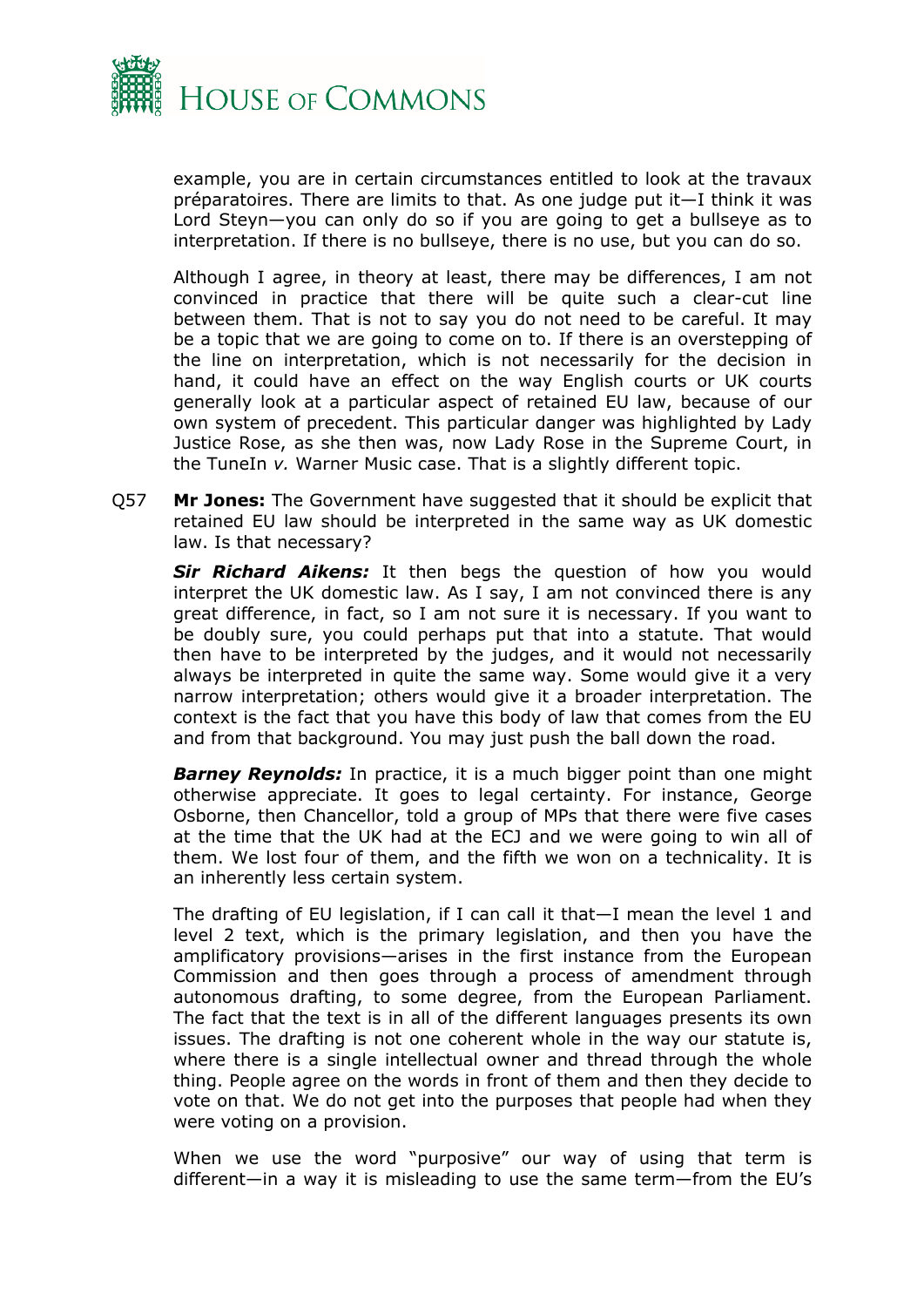

notion of a purposive interpretation, which they very quickly get to from the text. The text is often not satisfactorily drafted. Then one is digging around for travaux préparatoires and so on. You see this acutely in financial services, where most of the law comes from the EU. It is not normally clear what the rule is. Under our system, the industry is able to go and innovate, knowing, "This is all fine, but you cannot do that". Instead, the industry has to consult officials as to whether they can do things, which is an inherently slow process and a dampener on innovation and entrepreneurship.

It is a very significant point, but it is hidden in the impractical effects of this technique, which may not be obvious on the page. It is great that the judges may feel they know what the law means and how it should be interpreted, but over the decades there have been differences of view as to parliamentary sovereignty itself and the exact nature of that. There are particular differences evident in the context of the Human Rights Act as to exactly what is or is not intended and how you reconcile the Human Rights Act with ongoing UK legislation.

Leaving the inherited acquis as it is without having clear parliamentary instructions as to how it is to be interpreted is a recipe for legal uncertainty and an unnecessary weakening of our system, with no benefit. It seems to me that we ought to have an update of the Interpretation Act, which sets out or reinforces the fact that the EU's methods are no longer to be followed. I believe it is possible to draft legislation that would make clear what that means in practice. Maybe there will be some fringe cases for debate, but it would remove room for disagreements or different interpretations.

Q58 **Jon Cruddas:** Good afternoon, everybody. My question follows from your question there. I am not a lawyer; I will put that on record from the beginning. In one of our earlier sessions, I was struck by something that Sir Jonathan Jones QC said about this. He said, "If you allow multiple individual tribunals to depart from pre-existing precedent, you end up with multiple conflicting lines of interpretation, which creates uncertainty." The Government's direction of travel is pretty clear. In December 2021, a Minister said that we "need to consider the anomalous status of EU case law, and we will be revisiting the issue of which UK courts should be able to depart from retained EU case law, and on what basis".

Their focus is on the extent to which the UK courts are bound by retained EU case law before 31 December 2020, which begs a question for our guests this afternoon. Does the current approach as to which UK courts may depart from the decisions and principles of CJEU when interpreting retained EU law strike the right balance at present, given the direction of travel from the Government? Professor Young, maybe you can go first.

*Professor Young:* At the moment, it strikes the right balance. You have to think very carefully about the extent to which you are balancing the ability to move away—we recognise that the situation is different; we are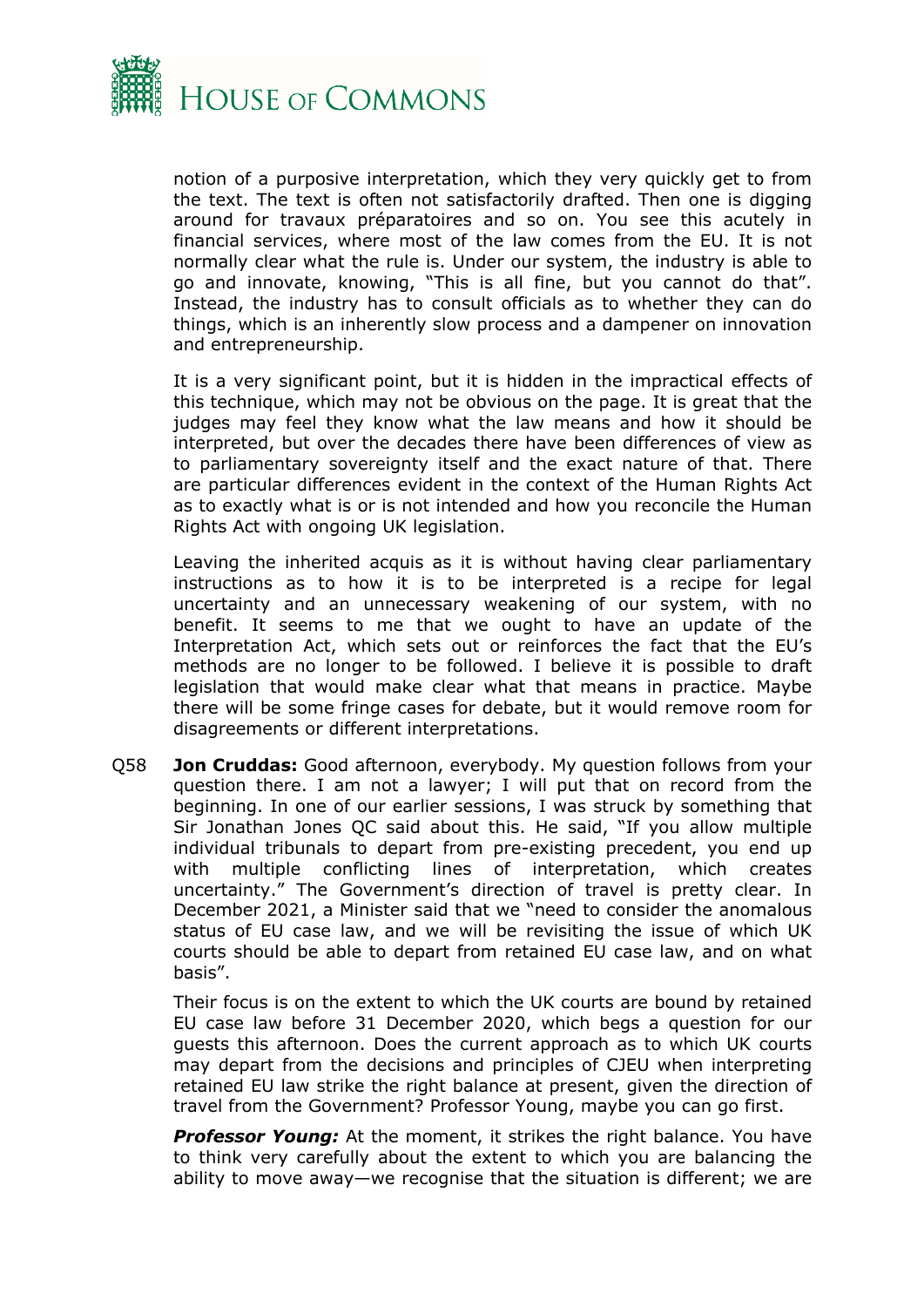

not part of the EU anymore—with, at the same time, the need for legal certainty and the need to prevent aspects of too much litigation.

I would tend to agree with the evidence of Sir Jonathan Jones. If you were to allow all levels of courts, including tribunal, to do so, there could be a danger of legal uncertainty. Whenever you have a legal case, by definition there are winners and losers. There is always going to be somebody who is not happy with a particular outcome or not happy with the backdrop of case law or how the retained EU law has been interpreted in the past. If you allow every court from tribunal onwards to not follow precedent, as a barrister, if you have a client who is unhappy with the current way in which the law is being interpreted, you are going to argue, "Please can you interpret this law differently?"

There are a number of problems with this. Tribunals are not used to a situation where they can depart from case law. They would have to think about what principles they are going to apply, and we would have to wait for those to be developed. You could possibly have an increase in costs. For example, there are a lot of aspects to do with VAT, but there are all sorts of ins and outs and technical elements around how we classify this for VAT to the extent to which this continues in domestic law. If you are unhappy, you might want to challenge a particular classification, which means HMRC is going to have to be involved. We have to think of those possible elements of costs and problems as well.

You also have to think about the extent to which, as we have sadly seen with regard to P&O Ferries, some employers will be thinking about how far they want to follow a law and how far they want to argue to change it.

To add to the possible uncertainty, we also have to read this against the backdrop of changes that are being made in the Judicial Review and Courts Bill, which is changing the extent to which the Upper Tribunal can be subject to judicial review for refusing to hear an appeal from a lower tribunal. It is quite a technical area, but we have decisions of lower tribunals and then you will ask for that to be appealed up to the Upper Tribunal. If you are unhappy with the Upper Tribunal's decision, it is the case, until the law is changed, that you could use something called a Cart judicial review to bring a judicial review against the decision of the Upper Tribunal to not hear an appeal of a decision of a lower tribunal. I am sorry for all the technicalities. I am trying my best to explain a very specific niche aspect of judicial review.

The Judicial Review and Courts Bill is going to limit the extent to which you can have those appeals. Statistically, the Government were concerned that too few of them were being successful and they were causing too much cost. Against that backdrop, you might have a situation, once the law has changed, that you have decisions being made by tribunals that might give rise to particular islands of law in different tribunals, adding to the uncertainty and providing less of an ability to go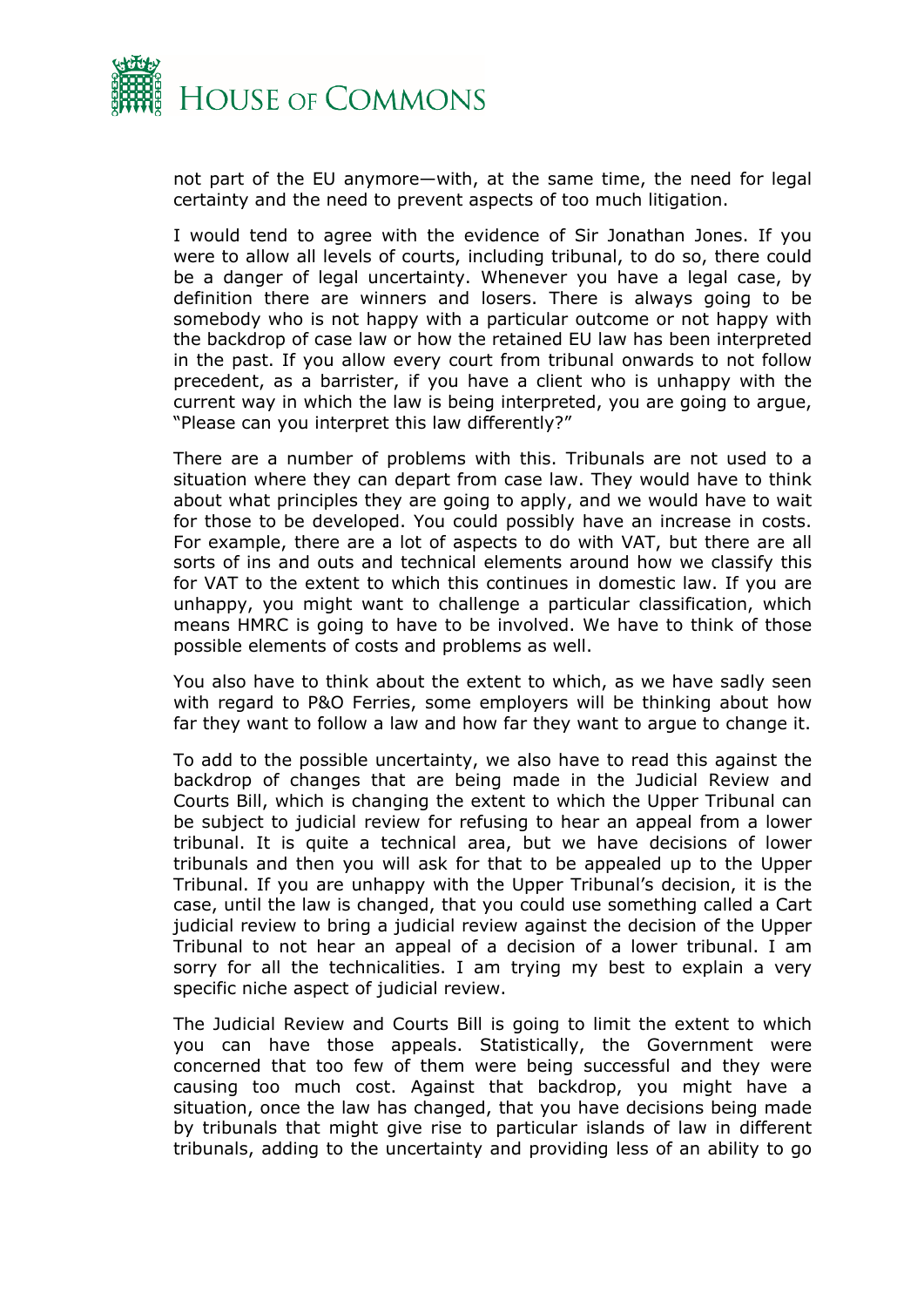

away and have that appealed up, should the Upper Tribunal decide that it does not want to hear an appeal in those circumstances.

I am afraid, for a variety of reasons, I would agree with Sir Jonathan Jones that there are risks to legal certainty if we were to give tribunals, for example, the ability to change and not to have to follow CJEU case law.

**Jon Cruddas:** That is a very thorough response. Thank you very much indeed. I would ask Sir Richard to come in on it as well. You touched on this in some of your earlier comments.

*Sir Richard Aikens:* Yes. I entirely agree. If you depart from the current broad outline, it is a recipe for chaos, additional litigation and complete uncertainty.

My only qualification is this. At the moment, the test that has to be applied by either the Supreme Court or the Court of Appeal is the 1966 practice test from the 1966 practice direction of the House of Lords as to when it was to depart from its previous decisions. Prior to that, as you will recall, the House of Lords could not depart; it had to follow what it had decided before. It can do so now, but the case law that has grown up about when they should is pretty strong. It says, "You should only do it if there is a danger that the law will not develop or that a result would be wrong or unjust."

As with everything that is to be interpreted by judges, it is a flexible friend. In some cases, the judges have no difficulty in saying, "We have to depart from our previous decisions." In the case of Patel *v.* Mirza, for example, where the law was changed on the effect of illegal contracts, the majority of the Supreme Court overturned 250 years' worth of law without any difficulty at all. In other cases, there are much more circumspect about it.

The general principle is correct, but there must still be room for the higher courts, the Supreme Court and the Court of Appeal, to change. Frankly, we should leave it to them to do it.

Q59 **Jon Cruddas:** Thanks very much for that answer; that is very clear. Mr Reynolds, will there be chaos and uncertainty?

*Barney Reynolds:* The question is where we want to end up. Where we are at the moment is set out in the 2018 Act. It is not totally clear, in my view. It would be mistaken to make the assumption that the existing situation gives rise to legal certainty. For instance, the Act talks about the continued application of retained general principles of EU law. Lawyers can disagree as to exactly what those are and, more importantly, how they apply in specific instances and how they butt up against our own provisions. I am not convinced that the existing situation is so certain.

Going back to where we want to end up, if we want the full benefits of our system, with all the economic benefits that brings, which the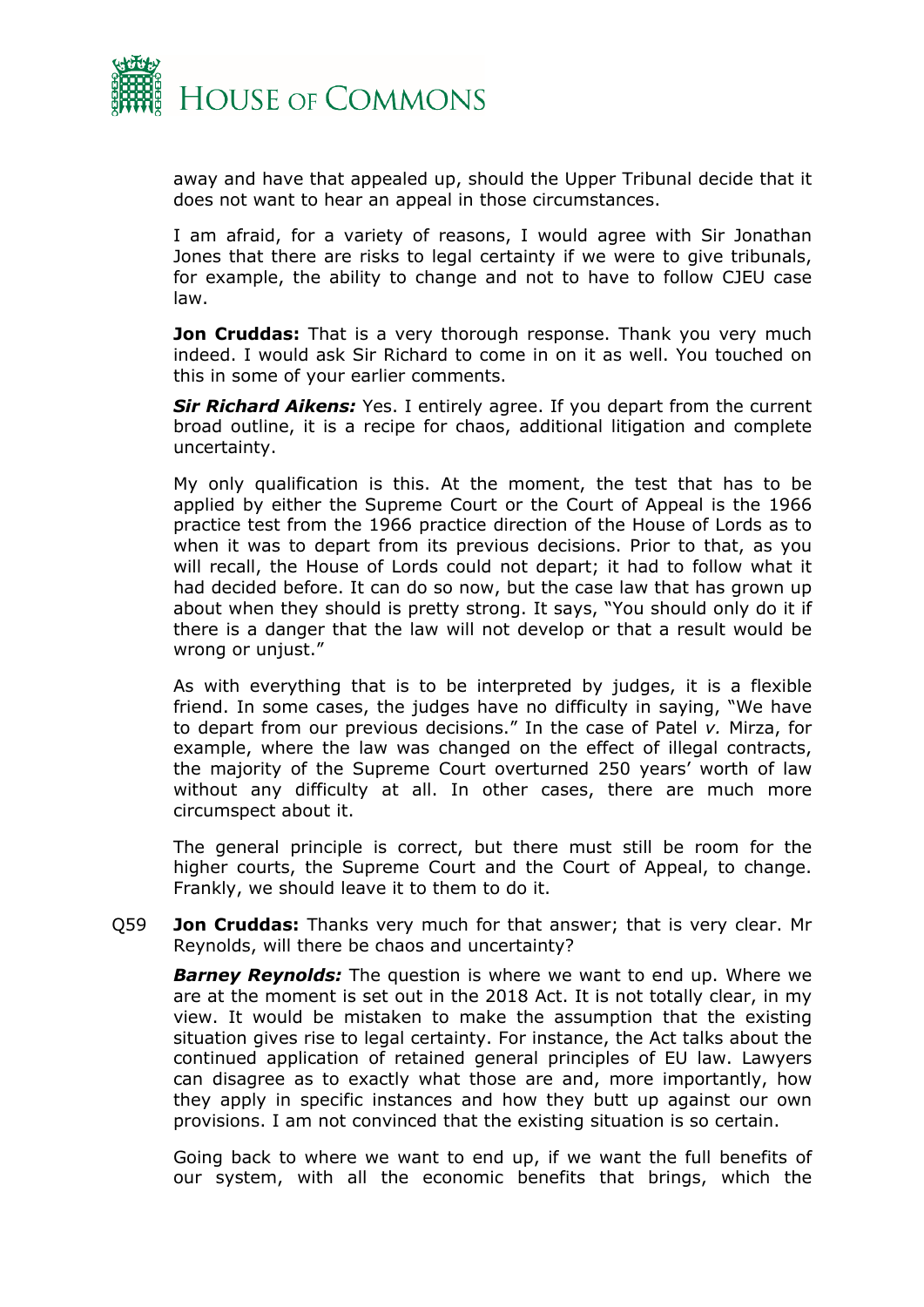

international market is seeking out, it seems to me that we need better drafted provisions. Ideally, over a period we would look at each inherited sector of law and it would then be rationalised. We would weed out stuff we do not want—there would be policy choices to be made, no doubt and enact our own statute that is much more clearly and crisply drafted, which then works with our interpretive methods. Our interpretive methods and our legislative approach go hand in hand.

The question is whether we do that incredibly slowly—this would involve leaving in place the vast bulk of inherited EU law, which I regard as inherently unsatisfactory and less certain in practice, and its interpretive method, especially if it is not that different to our interpretive method—or we have a deadline when some of this falls away unless the Government and Parliament have decided to replace it with something. India only recently got rid of the 1948 Companies Act. Unless we look at the thing as a whole in terms of where we want to end up, to my mind there is a danger that we could end up in a position like that. In their case, it was not as acute as it is for us. They inherited a system that they are continuing to apply, which benefits from all the legal certainty we are talking about. In our case, we have an alien system applying alien approaches, which may be with traditional interpretations—

Q60 **Jon Cruddas:** I take the point. I was more interested in the turbulence, uncertainty and possible chaotic character, alongside other changes in the legal system, that would occur in the transition to this nirvana that you are laying out.

*Barney Reynolds:* The policy is the key thing, but it is a massive step forward in terms of legal method. I have huge faith in our judges to find a solution to creating legal certainty around anything we have got. If they are equipped with legislation from Parliament rather than this inherited morass, we will end up with a better outcome for everyone.

Q61 **Chair:** This is also part of the problem or question that we considered earlier, which is the sovereignty of Parliament. If Parliament has decided that it is a sovereign act of Parliament to leave the European Union, that means leaving sections 2 and 3, which are the provision that relate to the role of the Court of Justice. If we have abandoned that, and that is clear and express, why would we want to get embroiled in a further creation of uncertainty by continuing with a system that is inconsistent with the fact that we have left the European Union? The only reason why there is an appendage to remaining in it—the umbilical cord, if you like—is a provision that was put through in the withdrawal agreement Act at that time as a stopgap, which is all it was. We know that from the statements that have been made by the Government. Otherwise, we would have been making too big a jump immediately.

Once we have made the decision that that has to be done—for example, section 38 makes that clear in certain respects, as indeed does the general proposition about the principle of sovereignty, which we have discussed—it takes us into a new era of law-making. Otherwise, you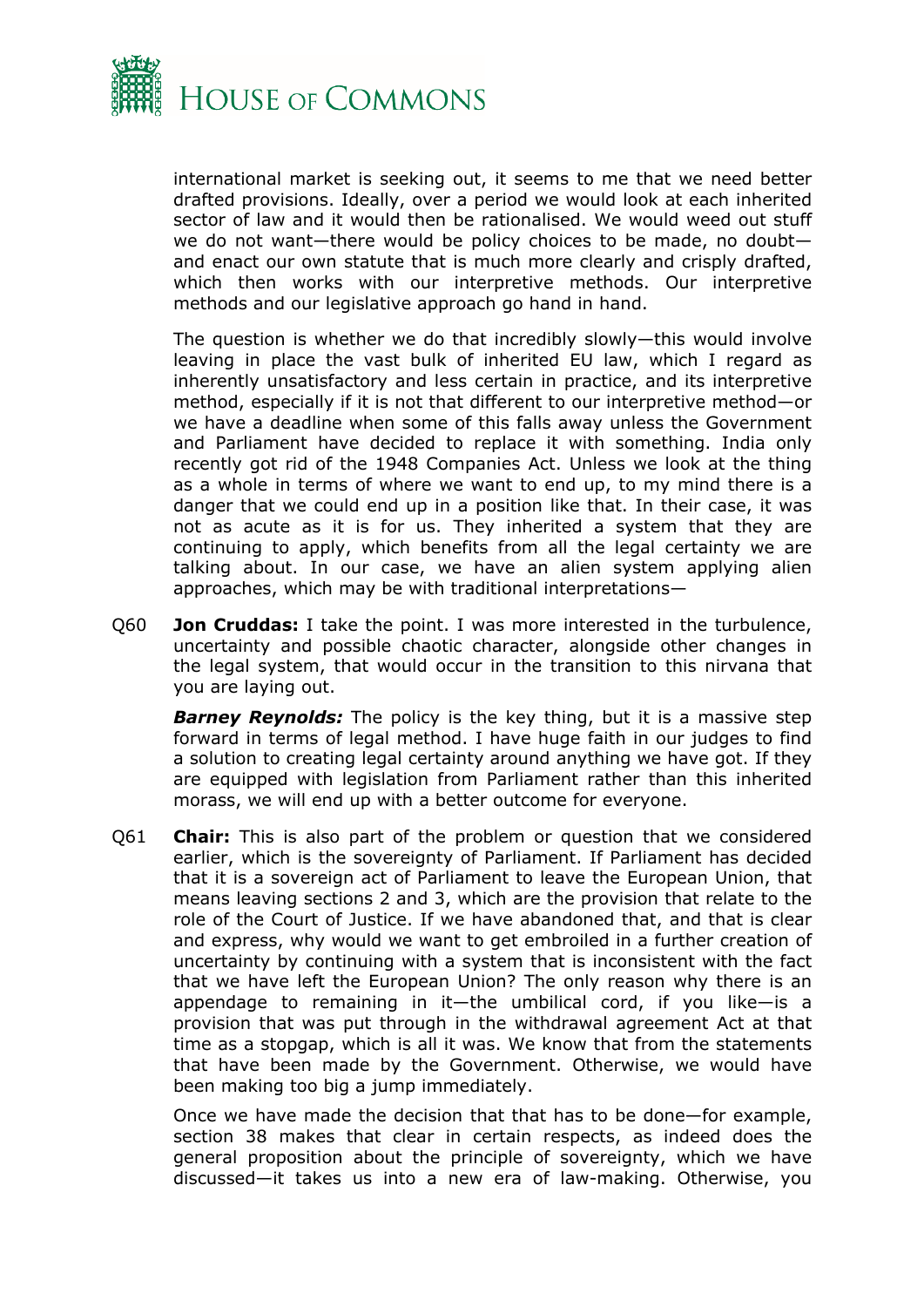

could have two sets of public statutes, which could be very chaotic and inconsistent with one another. People might not know whether they are going to get caught up in one or the other of those public statute books. It seems possible to me or, in fact more than possible, extremely likely that Parliament will intend and does intend to pass legislation to achieve a position where retained EU law will be disposed of, because they have said so.

The academic analysis, which I understand, is potentially inconsistent with the ultimate objective, which is surely to have a sovereign Parliament passing its own enactments with a system of interpretation that is understood because that is the way in which we do things. Richard Aikens said that the common law tradition is the basis upon which the decisions are taken. If the precedents are based on EU law, that is not the same as saying the precedents are the same as they would be interpreted under the common law system. It seems to me that we will have to consider these questions in light of our report. The balance of judgment has to be based on what the outcome is going to be in terms of what Parliament actually decides it wants to do.

*Barney Reynolds:* I agree. The question almost is, "How much Brexit do you want?" We could stop here and have a hybrid system with a massive morass of inherited law that is based on a fundamentally different approach. We can debate exactly how different it would be and so on, but it is different, not least because the purposive method, as meant in the EU system, looks to the EU's own purposes, which are not our purposes.

**Chair:** Maybe the answer will eventually be whether or not the Government decide, in whatever provisions they make in an EU retained law Bill, which we understand is coming up in the lift, to make it express and clear that this is the basis on which they intend to proceed. That is a matter for another day.

*Sir Richard Aikens:* Could I add a supplementary point? If you want to get away from the fear that there is going to be a dual system between what you might call domestic law, properly so called, and inherited law from another system that has been domesticated and the problem of different methods of interpreting, the answer is that Parliament is sovereign. Parliament can say, "In interpreting what is now called retained EU law, the courts will not take account of decisions of the CJEU or EU law principles. The courts will consider those solely as if they were Acts of Parliament passed without reference to their origin in the European Union".

If you did that, which could be done in one line or two, the courts would have to obey it. If you do not, the natural inclination of judges will be that, if there is a difficulty about interpreting, to go and look at the sources.

Q62 **Chair:** That is a very interesting observation from somebody of your eminence. It seems to me to be something that we will have to consider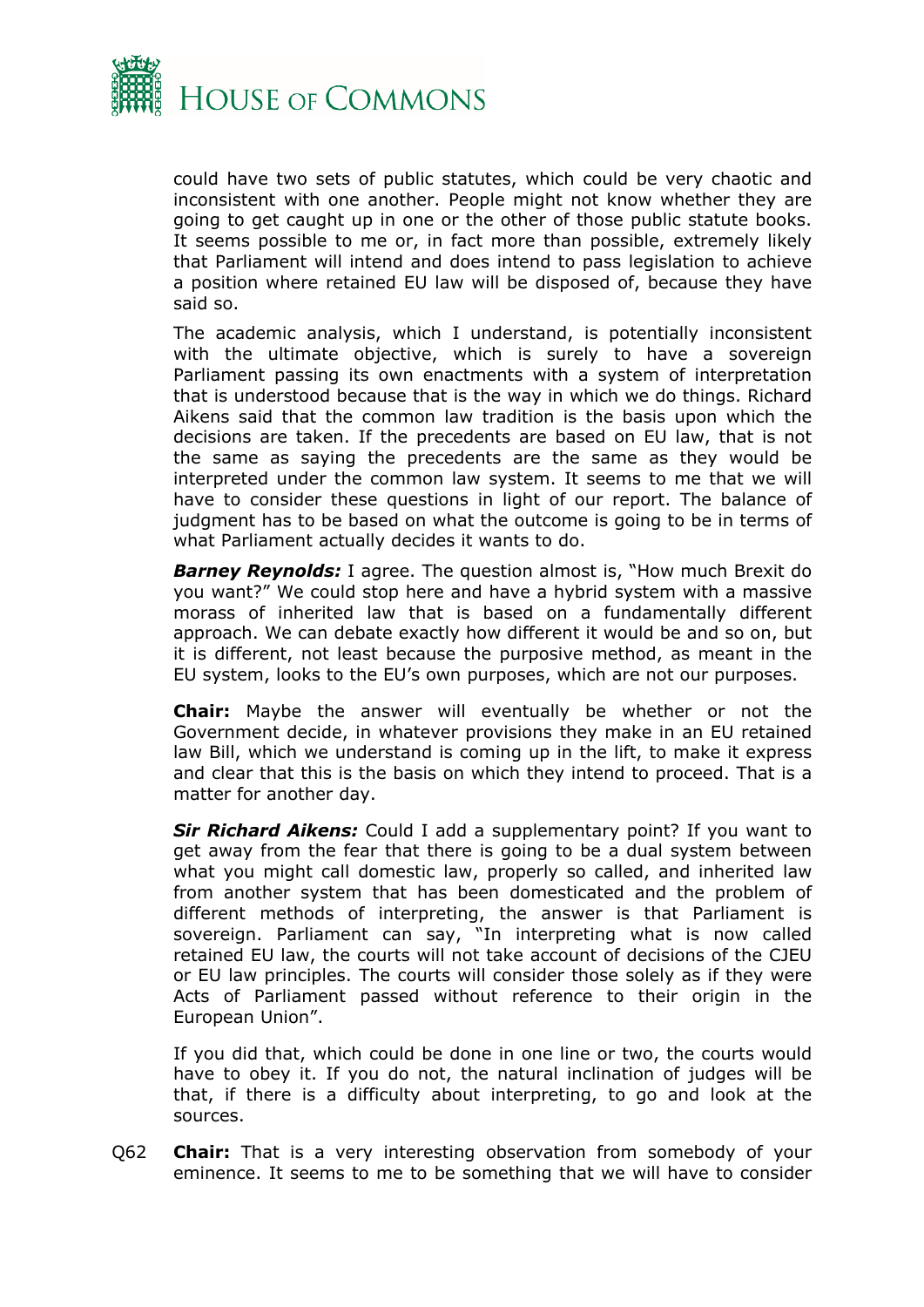

when we get to the position of judging the evidence.

*Professor Young:* If I may also respond, I agree that it is for Parliament to decide how far it wishes retained CJEU case law to be taken into account by UK courts. In taking that decision, as a Committee you also need to be aware of other factors when balancing the choice you need to make.

**Chair:** That is why you are here.

**Professor Young:** Exactly. Thank you very much. For example, you have to recognise that the UK, when it was a member of the European Union, was used to having UK law and EU law working side by side and interpreting EU law in a specific way. For some of the precedents we are talking about, it can be difficult to untangle how far this is a precedent of a UK court interpreting, for example, the working time regulations and how far it is partly influenced by a precedent of the CJEU. You do need to be aware of that element.

In a sense, if we are trying to say, "It looks like we have two different statute books," I do not think that is fully accurate. We have had the experience of having had EU law and UK law. We have tried to continue certainty as best we could in the interim by trying to work out the extent to which we continued with retained EU law, unless and until Parliament has the opportunity, democratically, to decide, as a matter of policy, which of areas of these laws it wishes to retain and which it does not.

Q63 **Chair:** With respect, Professor Young, the reality of section 3 of the European Communities Act 1972 required us to follow the decisions taken by the European Court. That applied to our courts as well by virtue of the 1972 Act. I simply put this on the record. I am glad you accept that.

**Professor Young:** I agree that it is no longer a requirement, as it would have been when we were a member of the European Union, to interpret decisions going forward in line with this. It was a choice to retain legal certainty.

Q64 **Chair:** That is a decision that the Government and Parliament will have to take.

*Professor Young:* Yes, absolutely.

Q65 **Chair:** They will have to decide how to deal with this in the context of the very interesting observations made by Sir Richard, in the context in which he just presented them. It is open to the courts, in one line, to say, "This is the way in which it will be dealt with".

**Professor Young:** It is open to the courts, but you also have to recognise that the courts will want to try to maintain legal certainty. The courts will also be aware that, if they suddenly start departing from previous case law, in some cases that is taking a policy choice.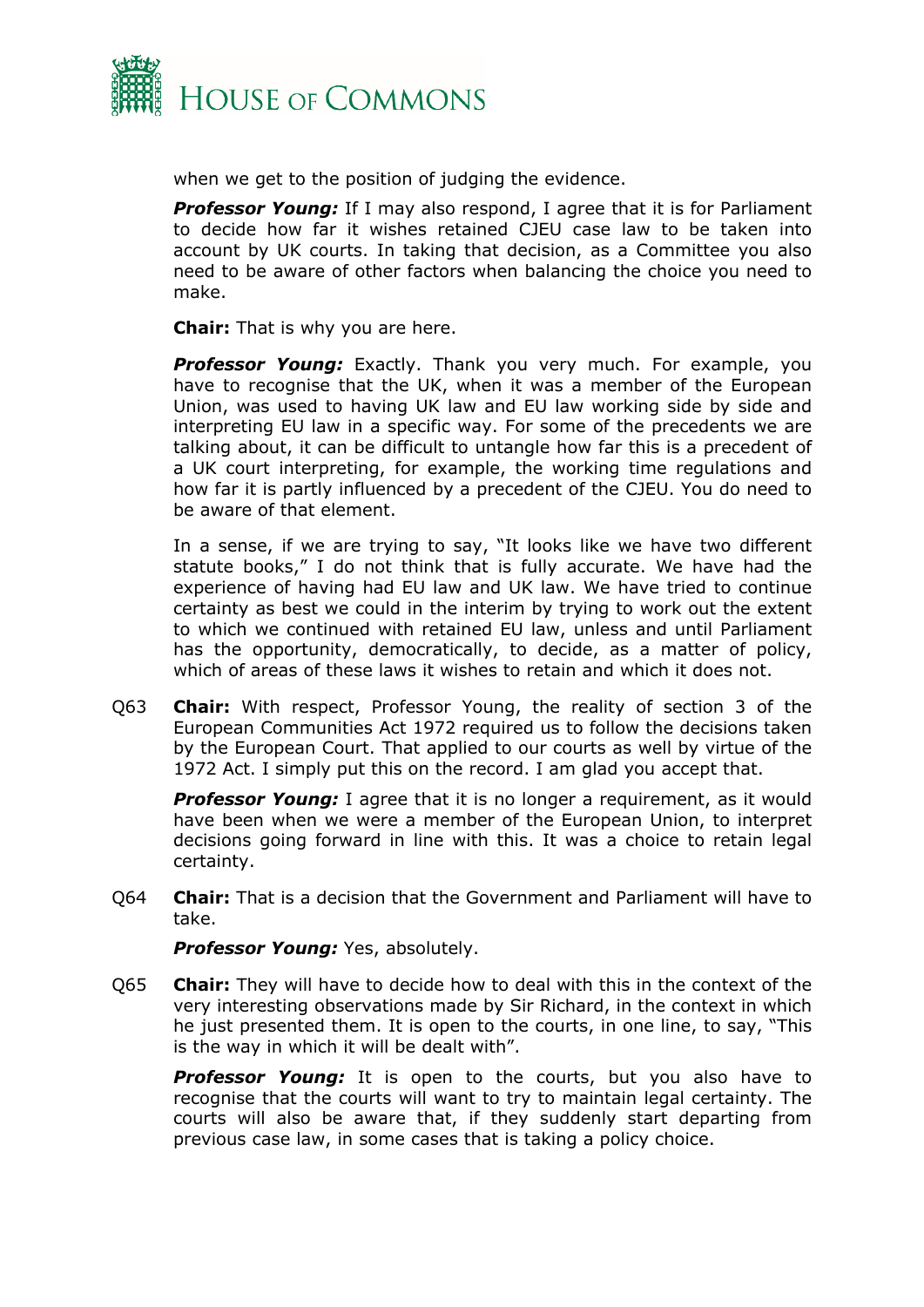

I keep going back to one example, because it is easier to explain. If we were looking at something like the Working Time Regulations, you have to think about what you mean by "work". If an ambulance driver is on call in a hospital, are those work hours or not work hours? There will be case law that explains that. The UK courts will think about this post-Brexit. If they are told they no longer have to follow CJEU case law, the courts will have to think about whether they want to see this as work or not. Do we want the courts to be choosing that as a policy choice or do we want the courts to be saying, "Previous case law has decided that this is work. It is not really for us to change this classification as this being work. That is better taken by Parliament as a policy choice"?

In some senses, following the previous case law to maintain certainty will allow Parliament to decide for itself, as a policy choice, whether it wishes to change the law as it is at the moment.

Q66 **Chair:** It is the enigma in the riddle, if you remember what Churchill said. I entirely understand where you are coming from. The answer to the question will ultimately be decided by Parliament.

*Professor Young:* Absolutely, yes.

**Chair:** Therefore the question can be resolved, although within it there is the enigma and the riddle, and maybe a Russian doll as well. Let us just move on from that.

Q67 **Mr Fysh:** We have touched on this to some degree already, but I just wondered whether you had any thoughts on the appropriateness or otherwise of the current test for a UK court to apply when deciding to depart from decisions of the CJEU or not. I want to expand on what you said before. It would be interesting to hear your comments on this. Sometimes the CJEU takes a purposive interpretation of previous Acts of one kind or another of the European Union. To what degree might those have implications for the interpretation that judges currently undertake in the balanced way that Sir Richard described? What might be an appropriate way to handle that? Would you like to go first, Professor Young?

**Professor Young:** I will start with the first part of your question and explain what we have been able to discern from the case law so far as to when the Court of Appeal is willing to depart from a decision of the CJEU. As Sir Richard noted earlier, it is in line with the practice direction from 1966, which is that it should be used "with great caution" and "rarely and sparingly".

What the Court of Appeal seems to be doing in a series of cases—this is the TuneIn case, which we have also mentioned previously, and the Chelluri *v.* Air India case, both cases in the Court of Appeal—is thinking about whether the law has changed in some way. Has the domestic law changed? If you are thinking about a backdrop of EU law against an international framework, has that international framework changed? If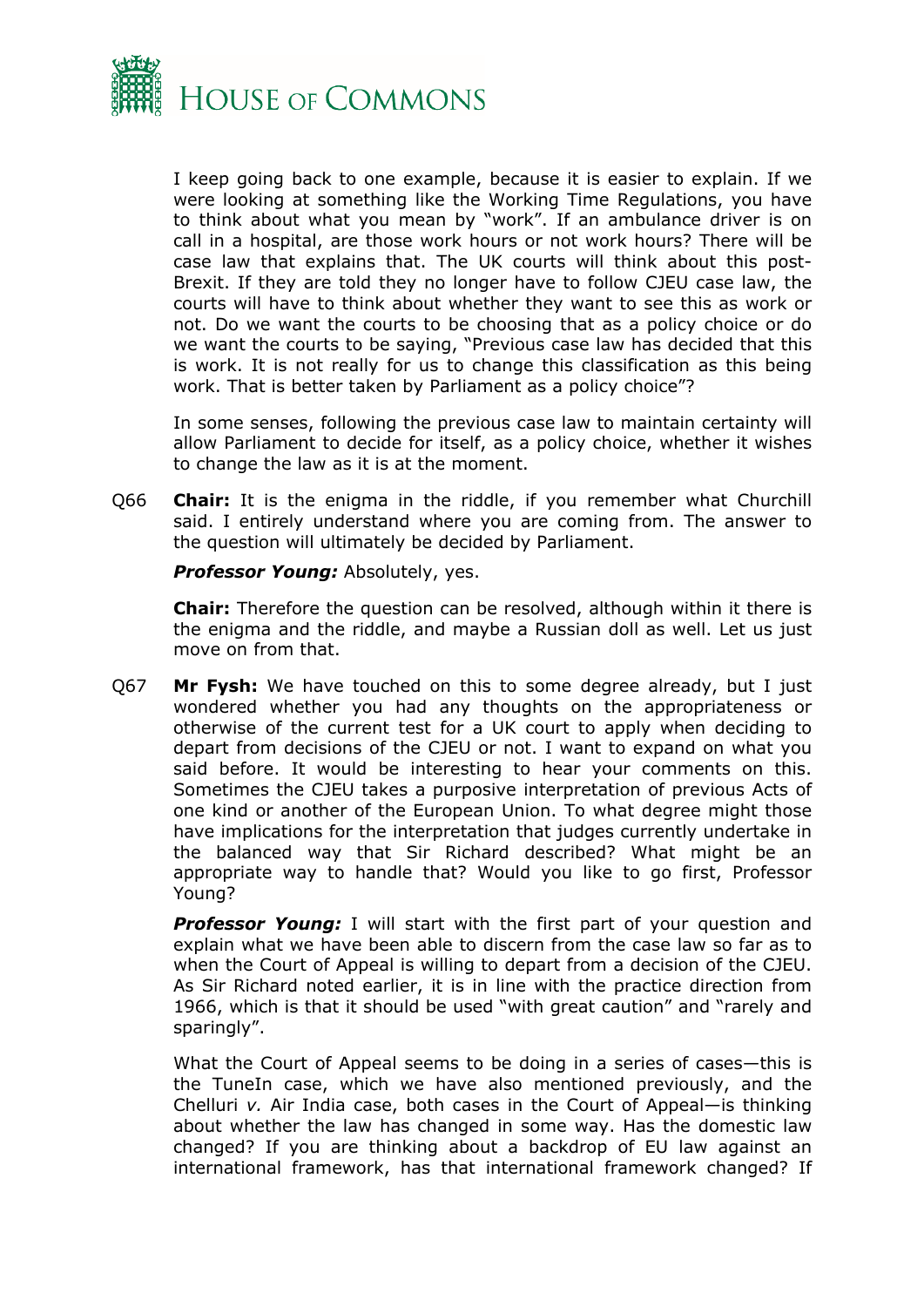

that law has changed, that is a good reason for not following a decision of the CJEU. The court will also be thinking about whether there are clear reasons for this change. As much as academics do tend to disagree with each other, some time you find academic consensus that there are negative consequences of a particular judgment. That might be used by the judge to say, "If there is consensus that this judgment is problematic, that could perhaps provide a good reason for not following that particular judgment."

This will then be balanced against legal certainty. When the Court of Appeal is performing this balance between whether there are good reasons to change and whether legal certainty would dictate still sticking with a CJEU decision, they are thinking carefully about the extent to which this is a specialised area where the CJEU might have more expertise. Rather like we, when deciding a medical issue, would think, "I am going to give weight to my doctor because they will know more than I do," if this is a CJEU specialism I might think, "I will give weight to what they are doing, because they might know more than me." They also might not, because the particular area might be something that is more suited to the UK. Of course, they are also conscious about their relative position vis-à-vis Parliament: "Is it for us to make the change or is it for Parliament to make this change?"

This is coming through their statements on how they make this balance. We are finding that there is a balance of thinking very carefully about whether there are good reasons to change from CJEU decisions. Sometimes, the reason might be, "This was to achieve a specific EU aim. We are not in the EU anymore. Are there really reasons to continue interpreting it in this way?" Sometimes this could be an element of EU law that we have been used to in the UK system for a long time that had become domesticated even before we left the EU in a sense. If we have become used to it and we have legal certainty, there might not be any reason for changing it, which means there is no real justification for changing it in these particular circumstances.

That is quite a sensible balance. In some senses, you could say instead of "have to follow" that the UK courts "may follow" when there are good reasons for doing so. That might end up with a similar balance of having legal certainty and looking for a good justification to follow a decision, but it would also make it clear that, because we have left the EU, in some sense these are not decisions that should be binding on UK courts anymore and, if we are following it, it is because there are good reasons within our system to continue following it for legal certainty and because there is no reason to change rather than because we think, "This is the CJEU and we have to follow it because we did when we were members of the European Union".

Q68 **Chair:** That is understood but, of course, one of the objectives of the CJEU's approach and the purposive interpretive system they adopt is to do with harmonisation. After all, the whole purpose of the European Court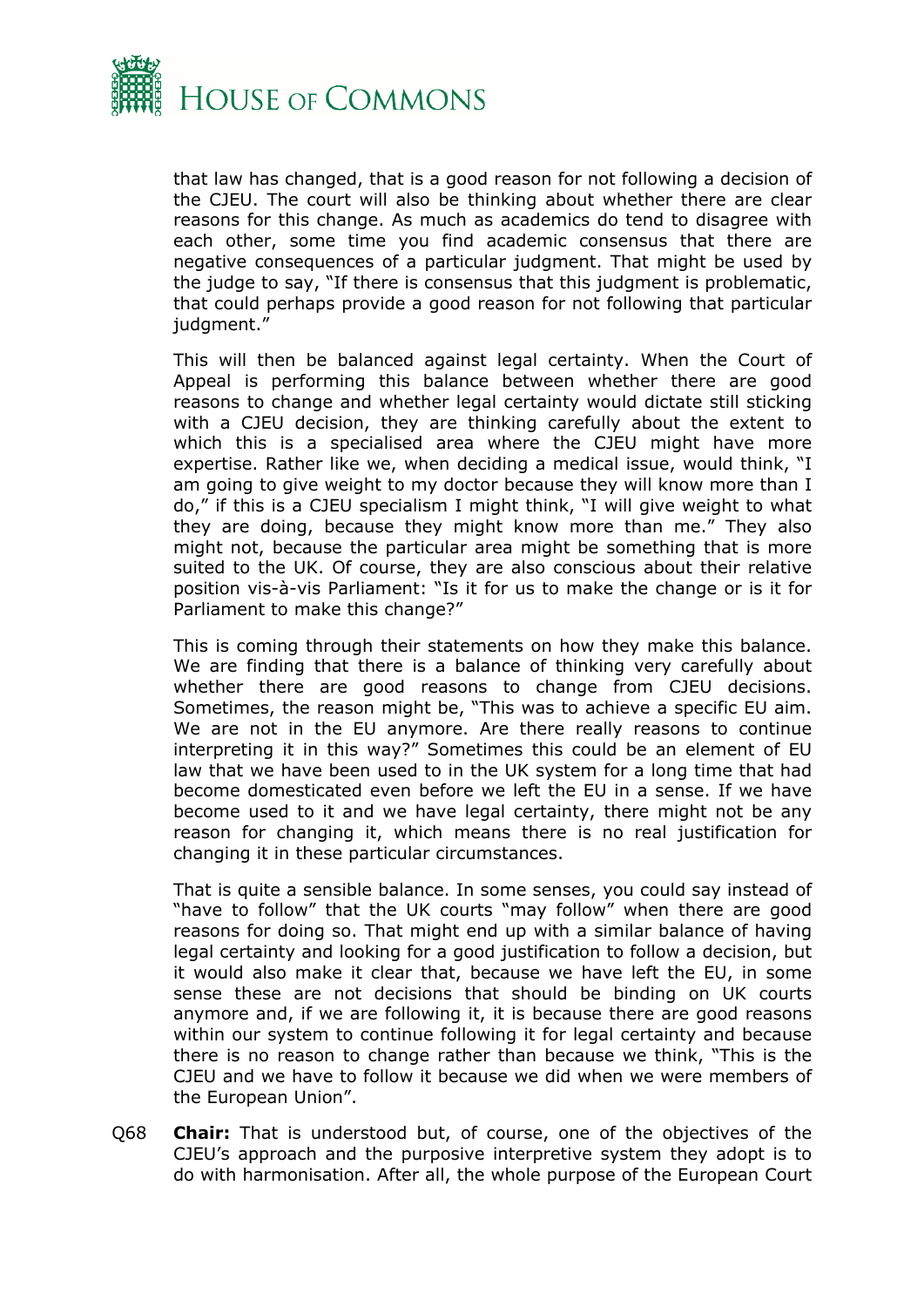

and the European Union ultimately is to get that degree of harmonisation so there is a uniformity. In many instances, we are dealing with a need for competitiveness. We will be approaching matters from potentially a very divergent point of view, which is one of the reasons why most of the main participants on the EU side of the debate on Brexit have tended to say, "We think it is better to be harmonised. We think it is better to have a political union", and we are saying, "No, we do not. We want to do it our way".

There is almost an element of philosophical difference that appears in this debate. We need, again, to go back to what Parliament ultimately decides on this. That is the really big difference for those who have been more inclined to want to have political union, although I rather suspect that some of the circumstances arising in the context of the Ukrainian situation are perhaps having quite an impact in other member states, as I heard in Brussels; we have just come back from there. They are beginning to say, "We would like to have our own way of running our affairs." They look at what they do in the EU with some scepticism, because they do not want to be herded into one way of thinking, either in jurisprudence or political outcomes.

I suspect this is going to be a much bigger debate. Thank you very much for that. That is interesting. Sir Richard, did you want to say anything?

*Sir Richard Aikens:* Yes, I just have a couple of comments. First, the CJEU decisions do not necessarily produce legal certainty for the very simple reason that they do not have a doctrine of precedent in the way we do. One only has to read their cases in particular areas to see that they do not follow a precedent system even informally.

I have spent a large part of the last year having to rewrite the chapter in "Dicey, Morris & Collins" on jurisdiction as a result of us leaving the EU. Therefore, the revised Brussels I has gone. It has crept back, however, in certain respects, which I will not go into now, which has meant that I have had to look at a lot of CJEU cases. The thing that is obvious is that they do not have this system of precedent and, what is more, the actual element of reasoning in many of their judgments is very short indeed. It is two or three paragraphs. It is the bare minimum.

The reason for that is you have a lot of judges, and they all have to agree with the result. You do not have three judges who might even come to the same conclusion but for different reasons.

**Chair:** There are no dissenting judgments.

*Sir Richard Aikens:* Yes, there is a single judgment. The idea that decisions of the CJEU produce legal certainty is to be taken with a pinch of salt. That is not to say that it may be that, in an area of law, following what they have had to say, if you can discern it, is good, but it means that, even if you have a retention of a rule that only the Court of Appeal and above can depart, the interpretation of the 1966 practice direction,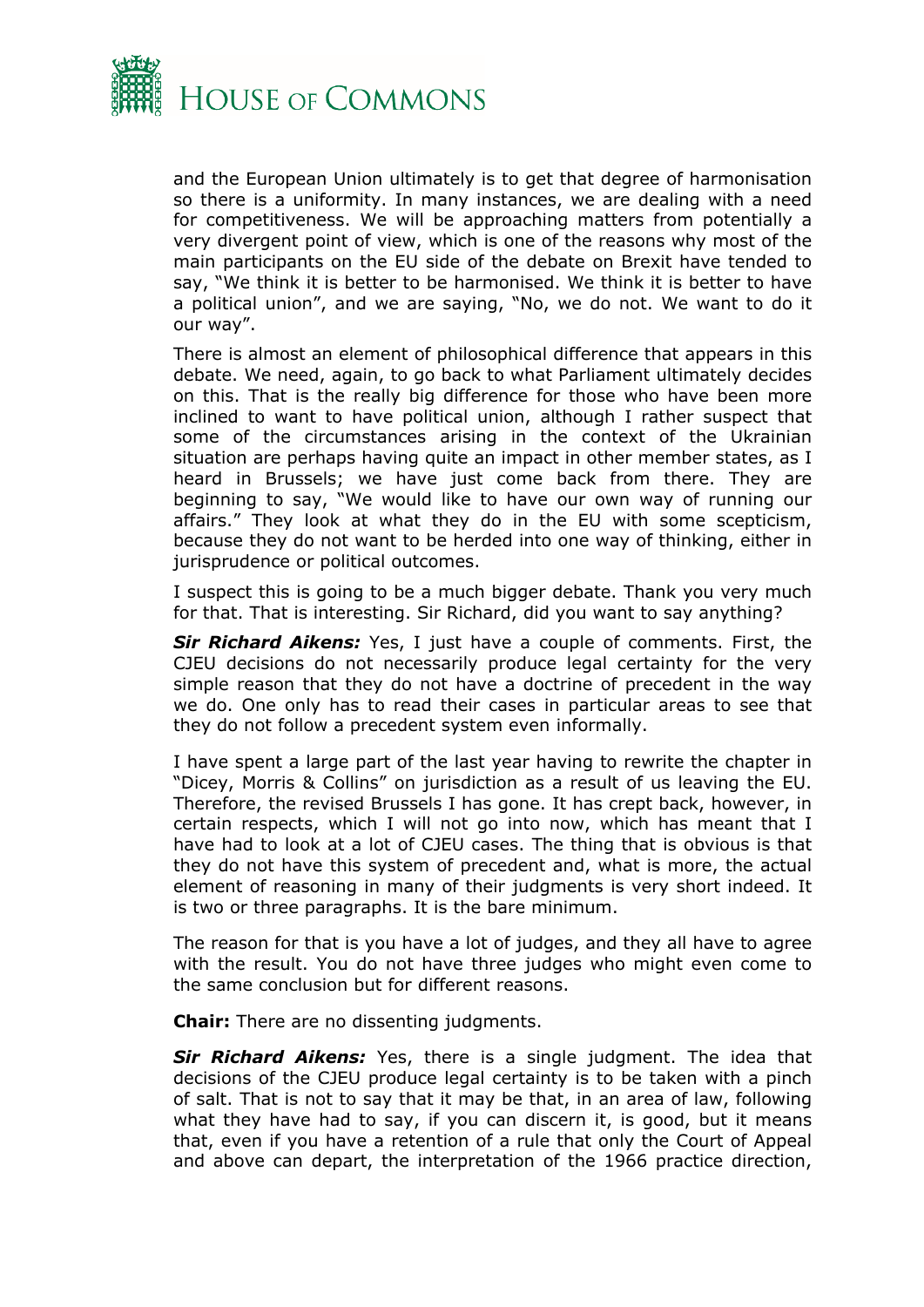

or perhaps a rethinking of it, would not be a bad idea to give the necessary flexibility.

Once an area has been considered by the Court of Appeal or the Supreme Court and they come to a decision, that is going to be binding on the relevant UK courts. Then you will have the legal certainty that you need, because our doctrine of precedent will apply.

**Chair:** That is very interesting. I do not know whether Barney would like to make a further comment on that. This is taking us somewhere, actually.

*Barney Reynolds:* I agree that the EU law is less certain. I agree that the ECJ decisions, which are much shorter, are much less clear. That is against the backdrop of EU law being less certain anyway and the purposive method that we have discussed.

I would also add, to your point, Chair, that the EU's purposes include harmonisation. They also include federalisation and papering over the cracks of the half-built eurozone system and so on. There are intrinsic issues with the EU system. That is in the financial services context. There are issues with the EU project that the court has to support, naturally. They are not our purposes anymore.

Q69 **Chair:** Could I just add to that? I do not know whether you agree with this. I made the point earlier, which I am certainly well acquainted with in terms of observations, that the way in which the laws are made is they are behind closed doors without the kind of analysis that goes on, for example, in the UK Parliament, where people are fighting like ferrets in a bag over issues of fact, principle, morality and the rest.

In the EU, nobody really has any knowledge as to how the thing came about. The initial proposals come from an unelected Commission in the first place. There is this imbalance or even contradiction between the democratic credentials of the basis on which the laws are made in the EU and that of the UK.

*Barney Reynolds:* Yes. Maybe the way this was done was the right way at least to get to the starting gate, but we now need to move on. We have inherited a system that, under the scheme of the time, meant that EU law trumped ours, hence the supremacy provision in the 2018 Act. As you say, it is less democratic in its conception. Its purposes do not meet our current purposes. We end up with this uncertain tension between the old and the new, and the pre-1972 stuff.

Listening to Professor Young's analysis of the working time directive and some of the concepts arising from that, what that brings home, I hope, to people is the level of policymaking that judges are engaged in under this scheme that we are now running. We are looking at the rooms as to how they are working this through. I am sure they are going to do a splendid job, but it is a splendid job with a half-built tapestry with some holes here and there. They are trying to piece it together for us. We deserve better.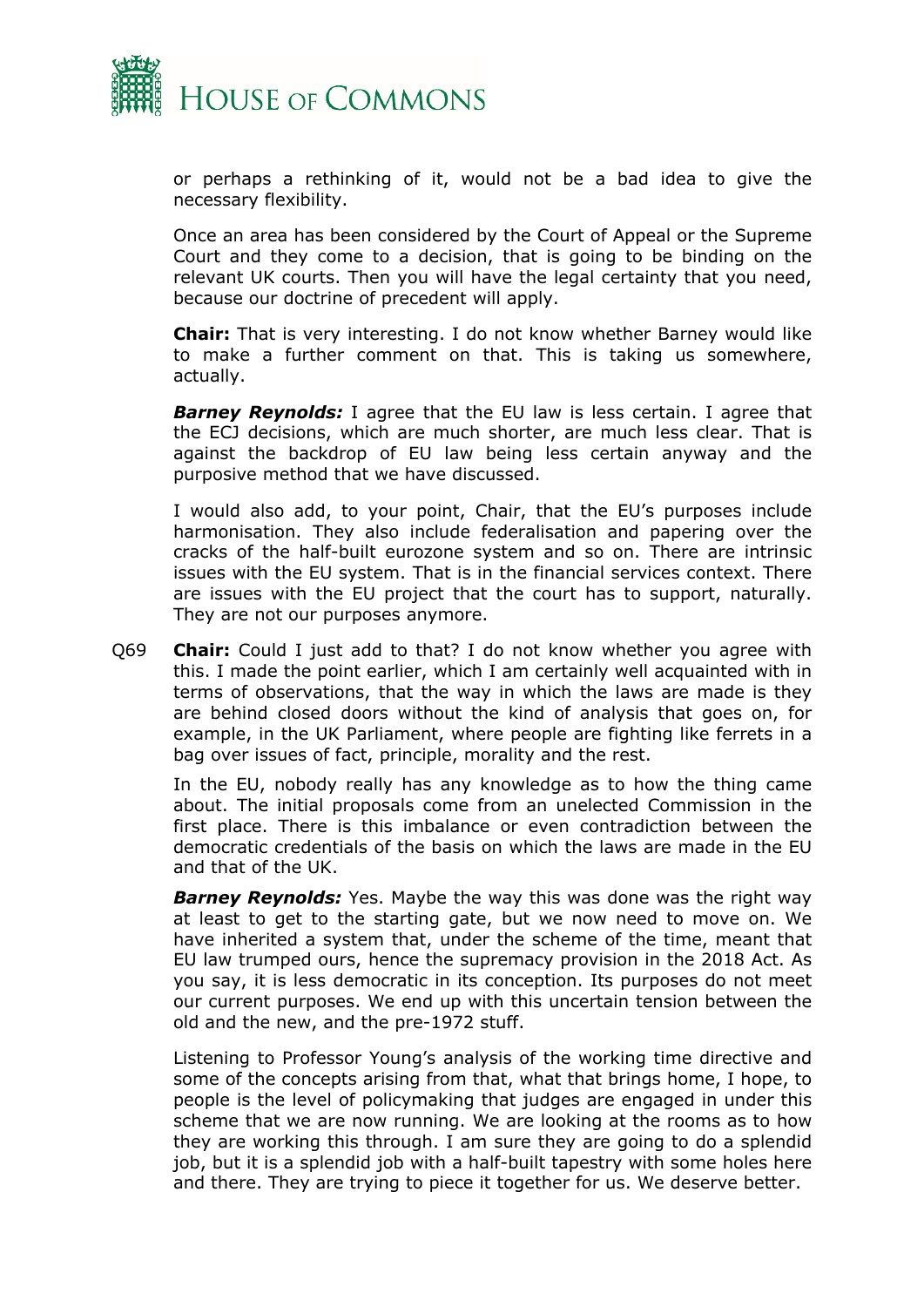

We should revert to our normal principles of interpretation. All courts at all levels should be doing that. You should not have to appeal to the Court of Appeal in order to be able to get someone who is able to depart from the—

Q70 **Chair:** There is something of an echo here, going back to what I recall from chapter 12 of "The Rule of Law" by Bingham. The whole question of the manner in which laws are made should not include judges making the laws themselves. It is for them to obey the laws that are made by Parliament, but obviously within the range of interpretation as well. We are getting into some quite interesting sensitivities here, which are extremely important and which, for example, Bingham in that particular chapter about the Jackson case castigated Baroness Hale and Lord Hope of Craighead for the way in which they, he thought, were going much further than anyone should reasonably go in their approach to the question of judge-made law. It needs looking at very carefully, but it is a definitive and authoritative judgment that many people would agree with.

*Barney Reynolds:* I agree. It does—I mentioned this earlier—undercut parliamentary sovereignty to some degree.

**Chair:** That is actually what he was talking about. He said that it is not for judges to make the law; it is for the judges to interpret and to obey the law. I just want to note that Sir Richard was nodding his head at that point.

*Sir Richard Aikens:* Yes, of course. No one could disagree with what Lord Bingham had to say on the subject.

Q71 **Chair:** He also calls into account Goldsworthy, on which I know you have written quite a lot. He described Goldsworthy's work as magisterial. Coming from Lord Bingham, that is saying something.

#### *Sir Richard Aikens:* Yes.

**Mr Fysh:** It is also Parliament's duty to make its intentions sufficiently clear so that judges are not put in an awkward position.

**Chair:** That is a very good point.

*Barney Reynolds:* In this hybrid situation that we are in, perhaps inevitably and perhaps not, the received EU law has been taken on principally with primary legislation status. Parliament's new legislation will sit alongside it. Parliament has already said that almost all of this stuff is in primary legislation; there are some exceptions, but they are relatively minor. You are leaving it to judges to figure it all out against these competing techniques and so on.

Just hearing the point on the working time directive shows you how much judicial power there is. I am sure it would be exercised in a very sensible way, but it is not power that Parliament has, I would have thought, realised it is giving to people. Having that element of power and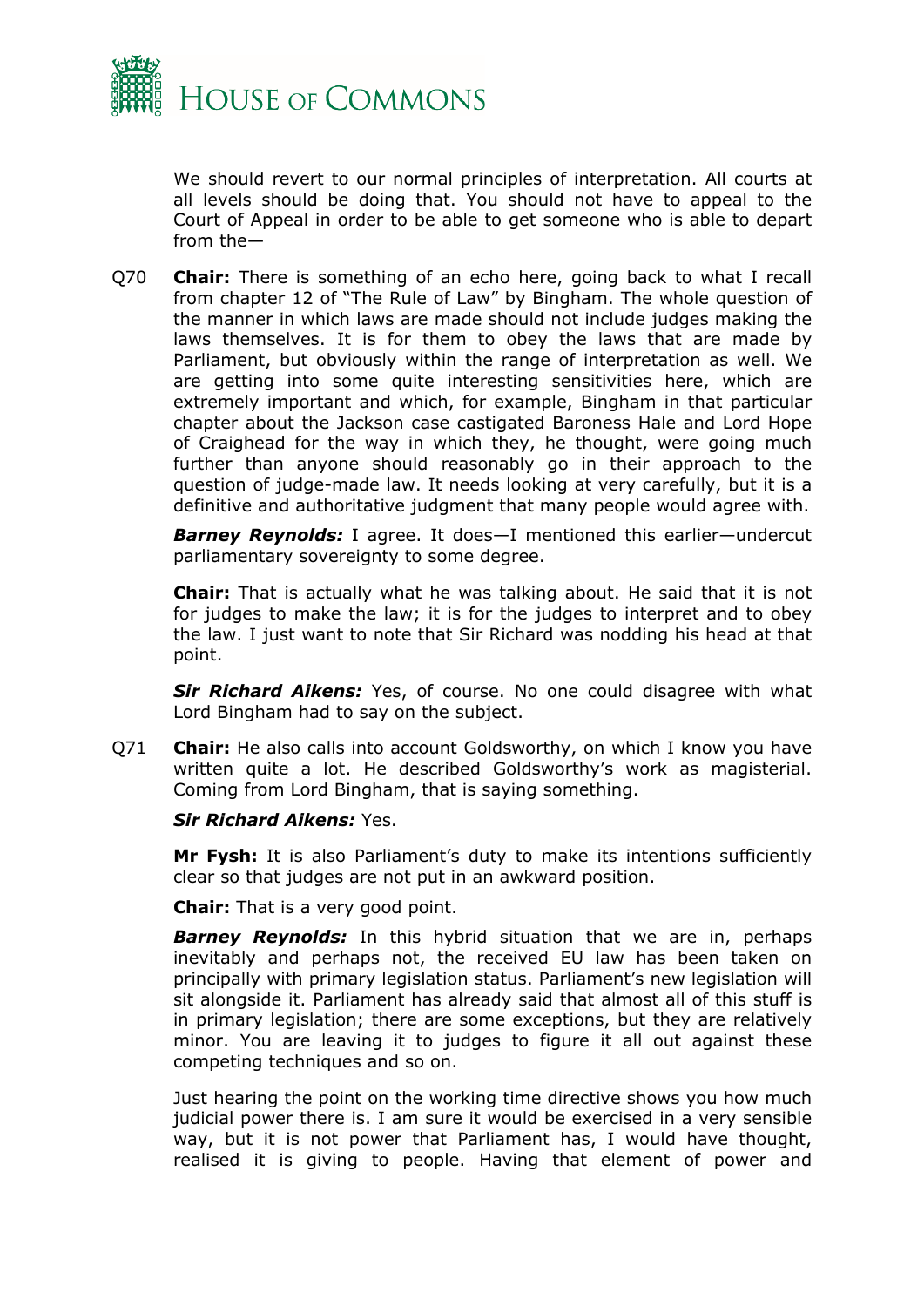

discretion on policy, effectively, is not something that is compatible in the long term with the sovereignty of Parliament.

**Chair:** Just before we come onto the last question from Craig Mackinlay, I wanted to mention that I did read your book. I actually bought a copy. I wanted to be quite sure I had a copy that I could note up, as indeed with "Bradley, Ewing & Knight", which I have copiously noted all the way through for the last 20-odd years.

**Professor Young:** Thank you. You are very kind.

**Chair:** Sadly, Anthony Bradley died only a few months ago. You did say and it is coming out in this session—in that section on section 38 that it is impossible to underestimate the effect that Brexit has had, because it is in the nature of a revolution, just as going in was a revolution, as indeed we went through a revolution from 1696 to 1700 or 1701, when we disposed with the Stuarts and brought in the Hanoverians, or, for example, in 1660 or 1640.

We are talking about landmark moments not only in British constitutional history but also in constitutional law. Time has moved on; we now have democracy. This is all part of this debate that we are considering and part and parcel of the reason why people decided in Parliament, by sovereign Act of Parliament, to leave the European Union. It is part of one of the biggest landmarks in British constitutional history and law.

I am now going to ask Craig Mackinlay to come in. I am glad you are nodding at that. I do find it incredibly important for us to get this into context. This is not just an academic debate. This goes to the heart of who we are, our instincts, our beliefs and our political will.

Q72 **Craig Mackinlay:** I would like to thank you all for a masterclass in the UK constitution, parliamentary sovereignty and the operation of various levels of courts. It has been really enlightening. To echo what my colleague Mr Fysh said in terms of clear law being helpful, I would invite you to try to untangle the new red diesel regulations coming into force the day after tomorrow, which are part of the Finance Act 2021. There are 15 statutory instruments, a VAT notice and then some verbiage on gov.uk. If you could give me an answer on something very up to date, it would be very helpful.

It might be helpful for me to summarise where I think we are. I just have one question on the back end of this debate that we have been having, and then we can move on to something else. In easy clarity, say we have an unchanged retained EU law. If there has been a CJEU decision before 31 December 2020, that unchanged law will be binding on all levels of court except for the Court of Appeal and the Supreme Court, which can the golden words are "if it is right to do so"—amend that. That is even old stuff.

An old CJEU decision should be binding, but our upper courts can say, "Yes, we hear that, but it would be right to do something different."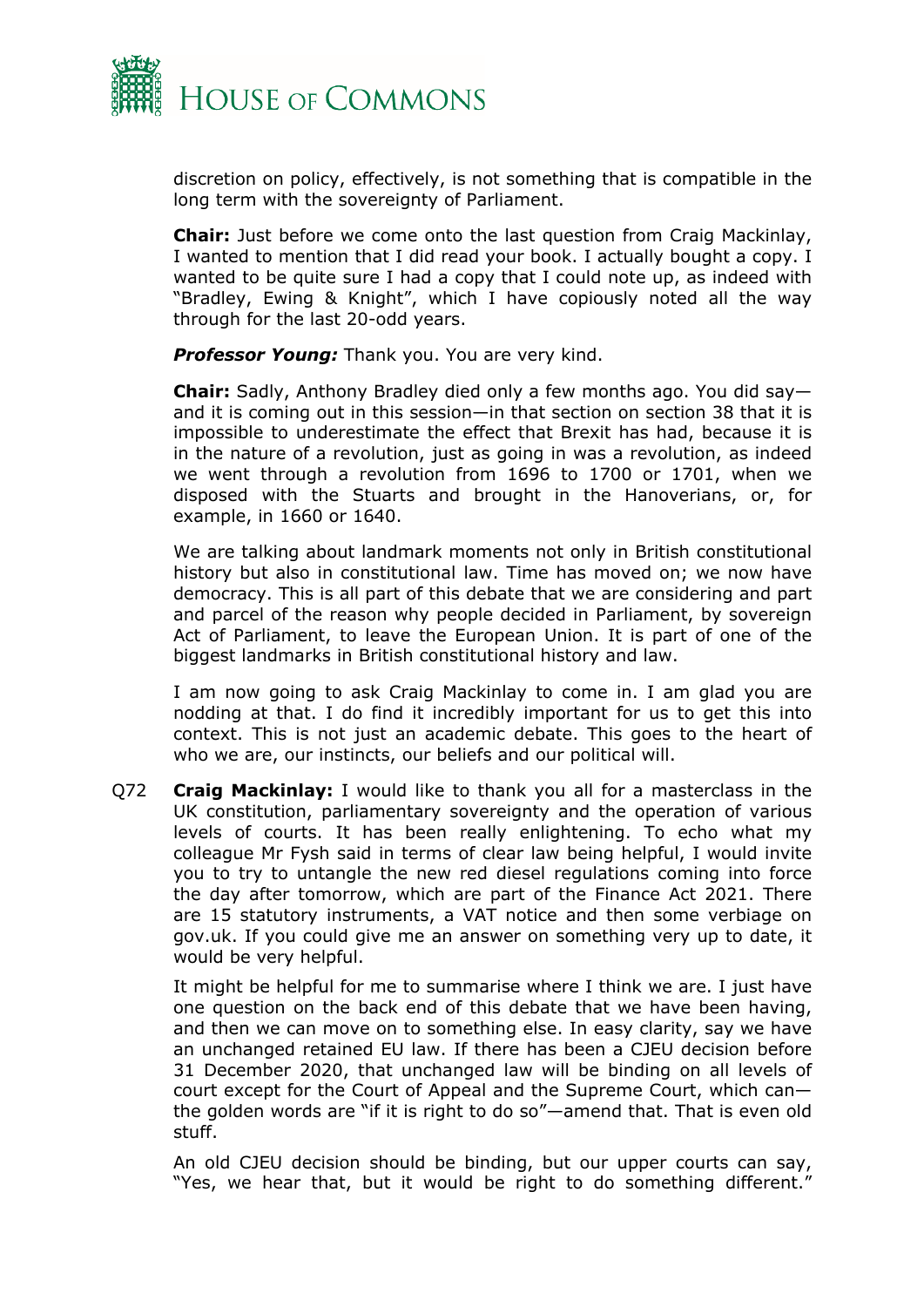

Where you have a subsequent CJEU decision, post 31 December 2020, you can have regard to it, if it is helpful. I have got that. It is a focus of Government to lower the level of courts that can have perhaps more flexibility. That seems to be the direction in which we are going.

The one complication I have is where there has been a subsequent UK modification. Something has gone through this place, and there has been a modification. Maybe it is a modification of clarity or some greater intent. That is where I have some confusion. This is section 5(3) of the EU withdrawal Act. It seems to state that a principle of EU law can still apply if the amendment "is consistent with the intention of the modification". That is where I get a little confused. If we go down the line of lower courts, they may consider that that does not apply. If the litigant, whoever that is, does not get the result they want, they can go up a level and up a level. We may, at the end of the day, have to go to the Supreme Court for some of this absolute guidance in deciding whether that CJEU decision was relevant for a valid decision to be made. It adds to the complication that Mr Reynolds mentioned about the whole fabric we are in.

Can you give us any guidance, Sir Richard? Let us say we have had a modification to retained EU law subsequent to proper withdrawal, and we either do or do not want to look at a CJEU decision that had similarities even though we have subsequently modified the law. Who is going to make the decision that it has changed so much that we do not need apply it or that it has changed so little and is only interpretive so we should? That is a very key point in my view, but maybe I am just barking up the wrong tree, Sir Richard.

*Sir Richard Aikens:* I can see that difficulties could arise. Let us look at it from the point of view of the judge who has a problem to solve on the interpretation of the modified Acts. I will assume, for the moment, that Parliament has not told me what I can and cannot do specifically, other than that I can have regard. First of all, I would ask myself, "Is it clear now what the Act says?" The Act has been modified. To use a phrase, it is a domestic Act. If it is clear and the words are clear, I do not need to go any further.

If we assume, sadly, that it is not that clear and there is a bit of doubt about it, the judicial reaction would be, "I had better look and see what the original was. I had better see whether or not there is anything that helps on the interpretation of that, including some CJEU material. Then I had better look and see how to fit that in with what has been said, bearing in mind that the object of the modification was to modify, not to keep it the same. Then I will try to come to a result as to what the correct interpretation is."

That might be me sitting as a judge in the first instance in the High Court or in a first-instance tribunal, for example. My view could be repeated in other decisions at that level or it may be considered further up the line. You are right that others may come to a different view and that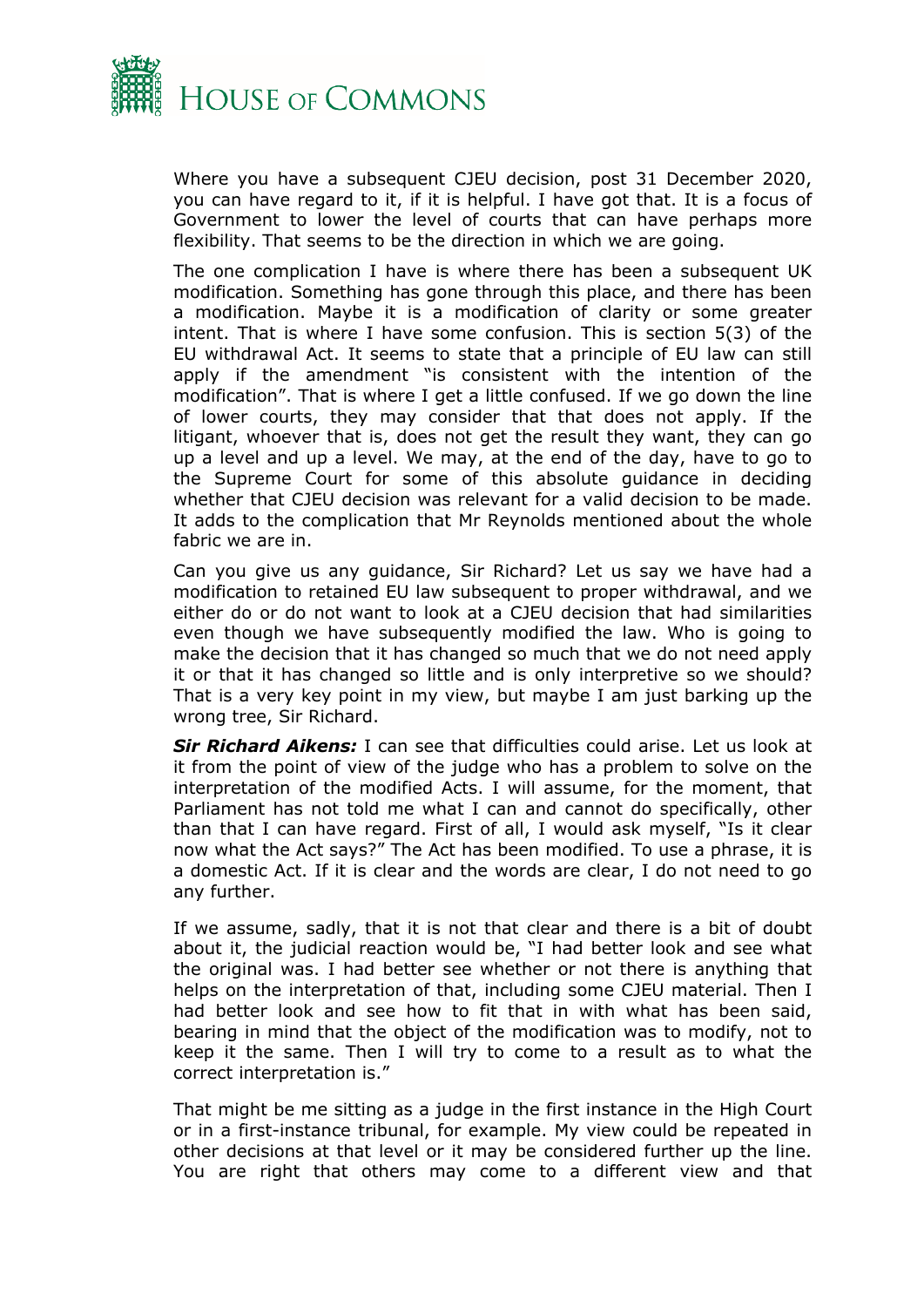

ultimately you would have to wait until you got to the Court of Appeal, at the very least, before you had something that was definitive. That is not helpful.

How can you solve that problem? The only way you could solve it easily, in my view, would be to adopt the suggestion that I made a little earlier, which was that anything that is modified should be interpreted without regard to any CJEU decision and without regard to any policy or whatever that the European Union might have had in respect of the old legislation.

Q73 **Craig Mackinlay:** That is very sensible. Thank you. Just to put it on the record, I have known Mr Reynolds for some time. There is a vast amount of retained EU law. There will be an overlap with what we might consider to be the most sensible Brexit freedoms to try to exercise. Are there are sectors on which we ought to focus first, perhaps because it is such a huge corpus of law that needs unwinding or because it is such a big sector that it would be very beneficial to the UK to take its own course in life? Are there sectors that we should be looking at first?

We might first need to understand what the bulk of retained EU law and domestic law looks like, because that is a problem in itself. What is the body we have to consider? Are there sectors that we should look at first that would be most beneficial to UK trade or that have bound-up legal complications that need unwinding at this stage?

*Barney Reynolds:* Yes. I would say financial services, certainly. The power to do that is in the Financial Services and Markets Act 2000. The Treasury are proposing, by statute, to move the vast bulk of inherited EU regulation to the regulator rulebooks of the PRA and the FCA, which would then be empowered going forward, under the existing FSMA powers, to re-write those rules. The question is, "Do we need an extra impetus from Parliament for that to happen?" There is effectively a working group under Parliament's oversight that could do that, if so inclined or required to do that.

That is pretty unusual if not unique as a situation. In other sectors, you would need to create a technique for doing it. I would address other ones in the service economy. I would look at data further. I know we have started to look at that. We should start with the sort of industries we want and look at how successful they are ging to be. I would look at some of the Silicon Valley-type businesses and big data. Why are we not getting the businesses here? A lot of the answer is to be found in the law. I would look at those.

I would suggest having working groups. We could have blue-sky working groups of people with different aspects of expertise across a particular industry sector in all our main industry sectors. These groups could look at that with a deadline, a sunset clause, a sense of impetus and a mechanic by which Parliament can then look through and decide how to make changes and so on. The modification discussion you raised earlier brings it home in a way. We could end up tweaking EU law and managing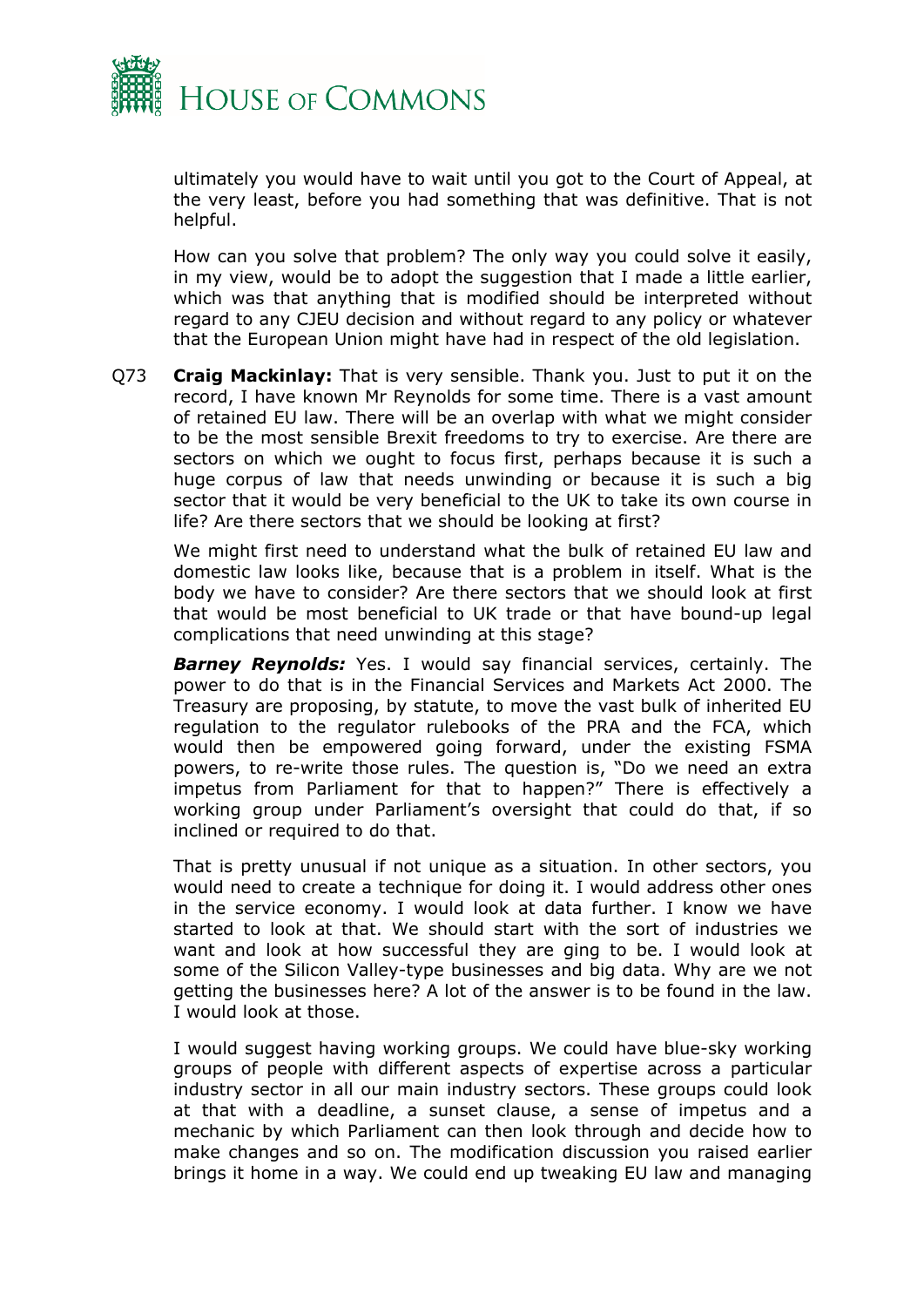

the inherited scheme. That would be disastrous. It brings with it the uncertainty we just talked about inherent in the modification provision itself.

Yes, we should prioritise certain sectors, particularly where there is innovation in the abstract and law is fundamental to the proposition. I also would not leave the other sectors, goods and so on, alone. I would see whether there are things in intellectual property law or things related to standards of manufacturing, where things are changing quite quickly, to see whether we can be more competitive in those as well. In a way, I see this as an opportunity for economic growth for the UK that is available largely for free. Why not seize it? It involves a lot of work. It involves rather a lot of thought. Parliament will have to decide what sort of process it wants to use to address reforms in a particular sector. It is the policy of the inherited EU material and the method that need revisiting. We have this extraordinary opportunity before us, where Parliament can kick things forward very quickly through its own sovereign powers.

**Chair:** Is that your message to Jacob Rees-Mogg in his new capacity?

**Craig Mackinlay:** It is interesting to hear that there are some things we can have for free. Who ever heard of lawyers for free?

**Barney Reynolds:** Once you open up the discussion and indicate to global industry that things are on the table and that they can weigh in with thoughts, things will be driven for you and you will be presented with options to evaluate largely for free, because people will be able to offer up their own thinking as to how things can be shaped. There are consumer protection issues that Parliament needs to oversee and there are all sorts of other policy choices that you need to weigh in with, but you would very quickly have a massive engagement from the world's industries, if this were properly on the table and properly subject to discussion and consultation.

*Sir Richard Aikens:* Can I add one minor sector? It is to do with my specialist interests, which is transnational disputes and jurisdiction. Please will Parliament not go down the road of wanting to join the Lugano convention?

**Chair:** You have had your opportunity to make that clear, and you could not have made it clearer. We have covered a lot of ground this afternoon. It has been a very interesting session. I was slightly concerned that it was going to become over-academic. It has not been, because it has been essentially a practical session looking at things that are going to matter in this revolution that is taking place. Fortunately, it is a peaceful revolution.

We will be continuing our inquiry, with other evidence to be taken soon. We will be having Jacob Rees-Mogg appearing at some point down the line. Thank you very much for coming. I am sorry we were a bit late;